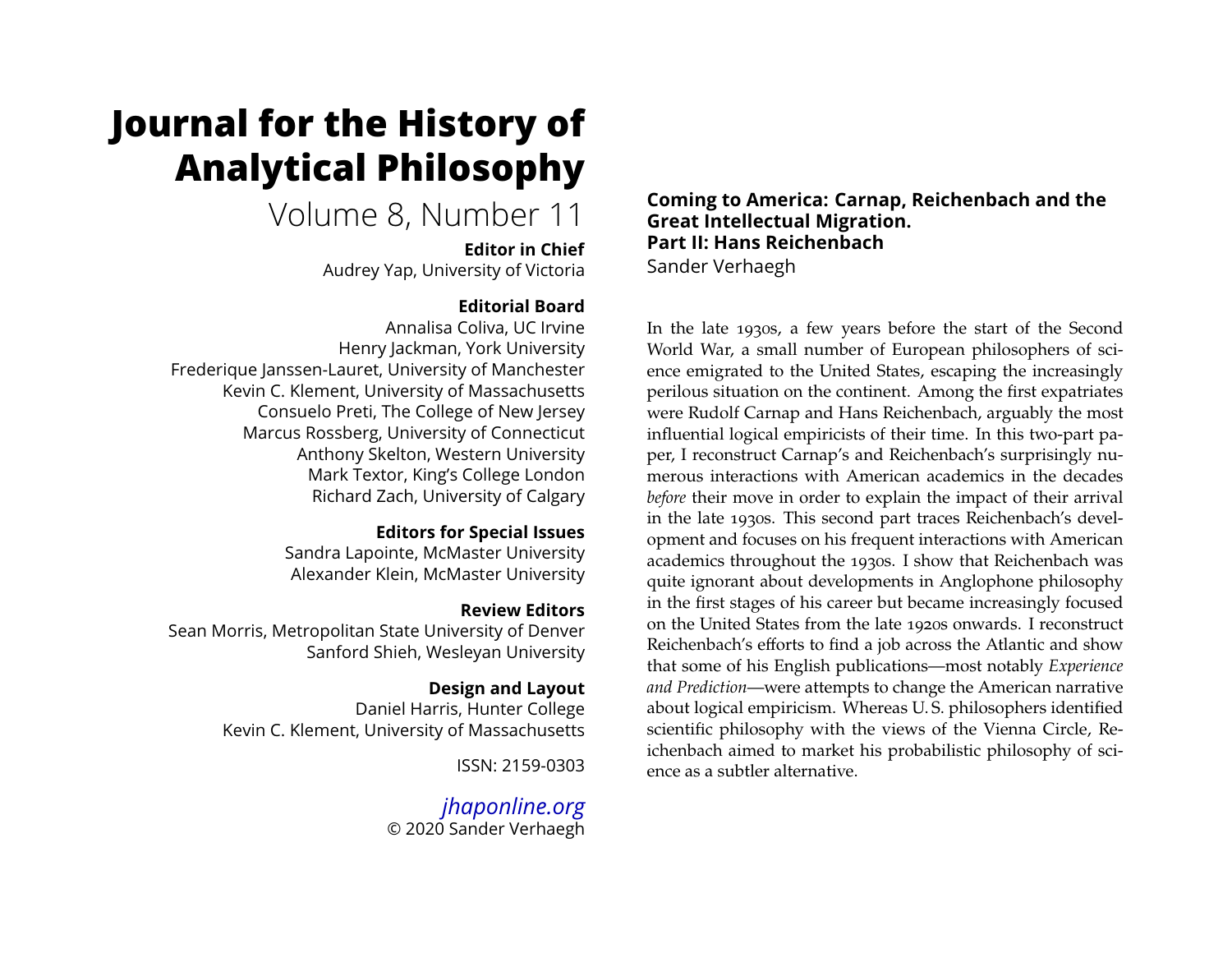# **Coming to America: Carnap, Reichenbach and the Great Intellectual Migration. Part II: Hans Reichenbach**

# Sander Verhaegh

Ich habe das Gefühl, dass gerade Amerika mit seinem Sinn für das konkrete und technische mehr Verständnis haben müsste für meine naturwissenschaftliche Philosophie als Europa, wo noch immer die mystisch-metaphysischen Spekulationen als die wahre Philosophie angesehen werden.

Reichenbach to Sidney Hook, 31 January 1935

#### **1. Introduction**

In the late 1930s, Rudolf Carnap and Hans Reichenbach, arguably the two most prominent logical empiricists of their time, emigrated to the United States, escaping the increasingly perilous situation on the continent. Once in the U. S., the two significantly changed the American philosophical landscape. In this two-part paper, I reconstruct Carnap's and Reichenbach's surprisingly numerous interactions with American scholars throughout the 1920s and 1930s in order to better explain the transformation of analytic philosophy in the years before and af-ter the Second World War. In the first part of this paper [\(Verhaegh](#page-23-0) [2020\)](#page-23-0), I reconstructed Carnap's contacts with American philosophers throughout the 1920s and 1930s. In this second part, I focus on Reichenbach's interactions with the American philosophical community before he moved to the United States. I argue that some of Reichenbach's work from the mid-1930s, in particular *Experience and Prediction* [\(1938a\)](#page-23-1), can be better understood if we take into account the context in which it was written.<sup>[1](#page-1-0)</sup>

This part is structured as follows: after an overview of Reichenbach's ignorance about Anglophone philosophy in the first stages of his academic career [\(2\)](#page-1-1), I reconstruct his "American turn" in the early 1930s, focusing especially on the reception of his philosophy by a group of New York philosophers [\(3\)](#page-3-0). Next, I describe the increasing tensions between Reichenbach and the Vienna Circle [\(4\)](#page-5-0) and—after an intermezzo reconstructing Reichenbach's first attempts to find a position in the United States [\(5](#page-6-0)[–6\)](#page-8-0)—I outline his efforts to correct the American narrative about the role the Vienna Circle played in the development of scientific philosophy [\(7,](#page-10-0) [9\)](#page-15-0). In the final sections, I reconstruct how Reichenbach finally found a job with the help of Charles Morris, who, I show, played a crucial role in the development of scientific philosophy in the United States [\(8,](#page-13-0) [10\)](#page-17-0) and I conclude this two-part paper with a discussion of the ways in which the story of Carnap's and Reichenbach's turn to America sheds new light on the development of logical empiricism.

# <span id="page-1-1"></span>**2. Early insularity**

In the first phase of his academic career, Reichenbach appears to have been largely ignorant about Anglophone developments in the philosophy of science. In debates about the philosophical implications of relativity theory, the focal point of his writings throughout the 1920s, Reichenbach almost exclusively concentrated on German interlocutors such as Moritz Schlick, Ernst Cassirer, and Hermann Weyl, who had all published influential analyses of Einstein's theory of relativity in the late 1910s and early 19[2](#page-1-2)0s.<sup>2</sup> Although there was a significant literature

<span id="page-1-0"></span><sup>&</sup>lt;sup>1</sup>The present paper is based on material from the Hans Reichenbach Papers (hereafter, [HRP\)](#page-20-0) and the Rudolf Carnap Papers (hereafter, [RCP\)](#page-20-1) at Pittsburgh's

Archives of Scientific Philosophy, the Charles Morris' Records of the Unity of Science Movement [\(USM\)](#page-20-2), the papers of Moritz Schlick at the Wiener Kreis Archiv in Haarlem [\(MSP\)](#page-20-3), and the University of Chicago Archives [\(UCA\)](#page-20-4). Transcriptions and translations are mine unless indicated otherwise.

<span id="page-1-2"></span><sup>&</sup>lt;sup>2</sup>See, e.g., [Schlick](#page-23-2) [\(1917\)](#page-23-2), [Cassirer](#page-20-5) [\(1921\)](#page-20-5), [Weyl](#page-24-0) [\(1923\)](#page-24-0), and, for a reconstruction, [Ryckman](#page-23-3) [\(2005\)](#page-23-3).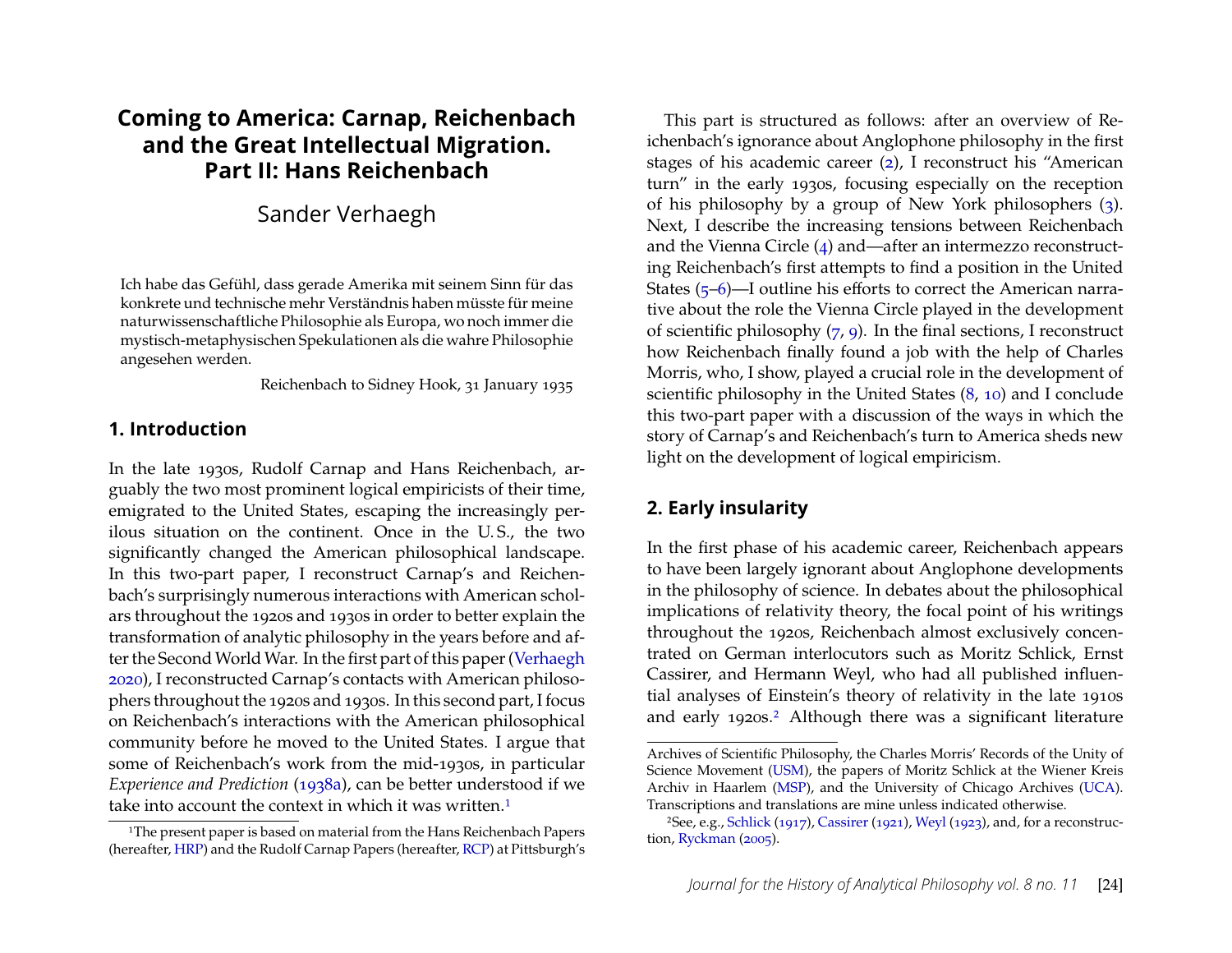on relativity theory in the United States (e.g., [Carmichael 1912;](#page-20-6) [Tolman 1917\)](#page-23-4) and in Great Britain (e.g., [Robb 1914;](#page-23-5) [Eddington](#page-21-0) [1918\)](#page-21-0), he cited no contemporary Anglophone philosophers or scientists in *Relativitätstheorie und Erkenntnis apriori* [\(1920\)](#page-22-0), the book in which Reichenbach first explicated his "method of logical analysis", arguing that it is the task of philosophy to classify and order the fundamental assumptions of scientific theories. Reichenbach's ignorance about the Anglophone world is even more evident in his second book, *Axiomatik der relativistischen Raum-Zeit-Lehre* [\(1924\)](#page-22-1), which applies this method by developing an axiomatization of relativity theory. The book completely ignores the work of Alfred Arthur Robb, a Cambridge mathematician who had constructed a similar axiomatization about ten years before [\(Robb 1914\)](#page-23-5). Whereas Reichenbach devised an axiom system which assumed "the relation of cause and effect" as a primitive term [\(1956,](#page-23-6) 25), Robb had developed a relativistic geometry on a purely causal basis, a view that has been dubbed the "causal theory of space-time" [\(Winnie 1977\)](#page-24-1). Unlike Weyl, who cited Robb's work in his influential Spanish lectures [\(1923,](#page-24-0) 8), Reichenbach seems to have been unaware that a comparable system had already been developed.[3](#page-2-0)

Also in his early work on *probability*, the fundamental theme of his philosophy throughout his career, Reichenbach was surprisingly ignorant about Anglophone developments. Although John Maynard Keynes had made significant contributions to probability theory in the early 1920s, Reichenbach appears to have been unaware of Keynes' work until the latter's *Treatise on Probability* was translated into German.[4](#page-2-1) Nor did Reichenbach cite the

work of Charles Sanders Peirce, who had already been developing a frequency theory of probability in the late  $19<sup>th</sup>$  century. In fact, it was not until the mid-1930s, when he had just published his *Wahrscheinlichkeitslehre* [\(1935b\)](#page-23-7), that Reichenbach discovered that his theory was "just in the line of [Peirce's] thought" (Reichenbach to Hook, 19 October 1935, [HRP,](#page-20-0) 013-46-72).[5](#page-2-2)

Reichenbach's parochialism was not unique. At the time, many German philosophers almost exclusively focused on internal, Germanophone debates—a situation that often annoyed their American contemporaries. The New York philosopher Sidney Hook, for example, aptly described the problem in a report about his year in Europe:

What impresses the foreign student  $\dots$  is  $\dots$  [t]he insularity of German philosophy . . . epitomized in the naïve declaration of one Privat-dozent that the history of philosophy . . . since Kant is the history of German philosophy ... Whitehead, Dewey and Santayana, are hardly names . . . William James seems to be the only American philosopher who is known—and he is more often 'refuted' than read. I have heard many refutations of pragmatism in Germany. Most of them were variations on the theme that man is born to something higher than merely to fill his stomach. [\(Hook](#page-21-3) [1930,](#page-21-3) 146)

Nor was this shortsightedness restricted to the *Schulphilosophen*, often accused of navel-gazing by scientific philosophers. When Ernest Nagel first visited a meeting of the Unity of Science movement in the mid 1930s, for example, he was surprised to learn that the attendants had no knowledge of Peirce's philosophy. In a report about the conference, Nagel wondered whether this testified "the provincialism of their reading habits" or the "inaccessibility of Peirce to European students" [\(Nagel 1934b,](#page-22-3) 592).

Accessibility issues definitely explain part of scientific philosophy's myopia throughout the 1920s. The story that Carnap had

<span id="page-2-0"></span><sup>3</sup>See also [Glymour and Eberhardt](#page-21-1) [\(2016\)](#page-21-1): "Reichenbach's apparent unfamiliarity at the time with the English language literature on relativity is notable and unfortunate. He seems not to know of the work of ... Robb ... Whatever the cause, the *Axiomatization* . . . would have been a different work, or none at all, had he taken account of those developments". [Malament](#page-21-2) [\(2019,](#page-21-2) 336–38) argues that Carnap, too, was probably unfamiliar with Robb's work.

<span id="page-2-1"></span><sup>4</sup>See, for example, Reichenbach's first reference to the translation (misspelling Keynes' name!) in "Kausalität und Warscheinlichkeit" [\(1930b\)](#page-22-2).

<span id="page-2-2"></span><sup>5</sup>In the translation of *Wahrscheinlichkeitslehre*, Reichenbach notes that he was not acquainted with Peirce's ideas when he wrote the German original [\(1949,](#page-23-8) 446n1).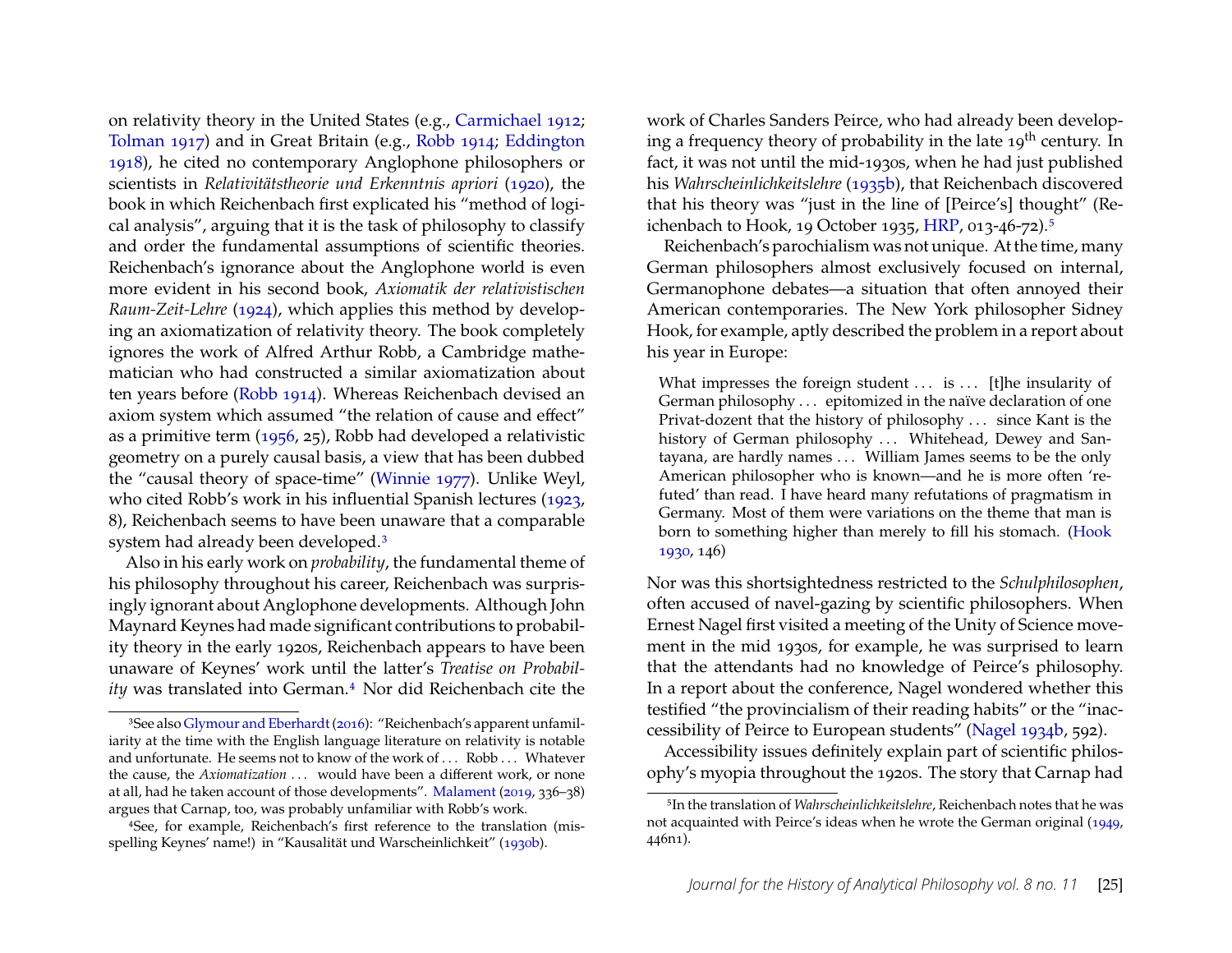no access to the *Principia Mathematica* until Bertrand Russell provided him with a handwritten, 35-page summary of the book is well known [\(Carnap 1963,](#page-20-7) 14). Something similar applies to Reichenbach. At the *Technische Hochschule* in Stuttgart, where he had been an instructor since the early 1920s, Reichenbach appears to have had very limited access to the foreign literature. When Reichenbach, in 1923, wrote his first letter to Russell, asking him whether he would be willing to join the editorial board of his proposed "journal for exact philosophy", <sup>[6](#page-3-1)</sup> Reichenbach excused himself for his ignorance about Anglophone philosophy of science, explaining that he had had no access to the relevant literature:

Unfortunately, I have not been able to keep up with the foreign philosophical literature in recent years; we do not have access to that in my city. In consequence, it is impossible for me to determine how many scholars in England and America are working in our area ... I have not yet been able to obtain your main work *Principia Mathematica*, unfortunately. I believe that using your logical apparatus could also be helpful in dealing with problems in natural philosophy. (8 September 1923, [HRP,](#page-20-0) 046-03-13)

Reichenbach had learned about the *Principia* from Carnap, who had informed him about "Russell's symbolic system" shortly after he had received the latter's hand-written summary (Carnap to Reichenbach, 26 December 1922, [HRP,](#page-20-0) 015-50-05). In general, Carnap seems to have been the driving force behind Reichenbach's growing awareness about developments in the Anglophone world. For when the former first visited the United States,<sup>[7](#page-3-2)</sup> he sent a long letter to Reichenbach in which he extensively reported on the rich English and American literature on relativity and probability:

People [here] are interested and excited about your *Axiomatik der RT*. Huntington told me immediately: we should have an axiomatization of relativity theory; and he was very pleased when I told him

that one has already been developed. I also made use of the opportunity to inquire about the English and American literature in our fields. . . . Based on the books that people mentioned or showed me ... there is a lot of valuable and important work for us... For you, especially the following are worth considering: Whitehead, *The Principle of Relativity* . . . Eddington, *The Mathematical Theory of Relativity* . . . Keynes, *A Treatise on Probability* . . . should be very good and important, provides an overview of the complete philosophy of probability. Carmichael's *The Theory of Relativity* . . . contains a special section on the postulates of relativity theory, their independence, etc.; seems important. (Carnap to Reichenbach, 7 May 1923, [HRP,](#page-20-0) 016-28-12)

Reichenbach, however, did not follow up on Carnap's suggestions. Except for his letters to Russell, his archives do not contain any correspondence with Anglophone philosophers of science in that period. In fact, even Reichenbach's *Philosophie der Raum-Zeit-Lehre* [\(1928\)](#page-22-4), published almost five years later, still fails to discuss the Anglophone literature.

#### <span id="page-3-0"></span>**3. Berlin—New York**

Reichenbach's access to American philosophy drastically improved in the late 1920s, when he took up a teaching position at Berlin's department of physics.[8](#page-3-3) Unlike the *Technische Hochschule* in Stuttgart, Reichenbach's new employer was a cosmopolitan institution with a world-leading physics department that attracted many international visitors and students. Not only did the move increase his access to foreign literature, archival evidence shows that Reichenbach, from the late 1920s onwards, started to be visited by a significant number of American scholars including (but not limited to) the Berkeley physicist Victor Lenzen, the NYU philosopher Sidney Hook, the Columbia philosopher

<span id="page-3-1"></span><sup>6</sup>See Part I on Rudolf Carnap [\(Verhaegh 2020,](#page-23-0) Section 2).

<span id="page-3-2"></span><sup>7</sup>Again, see [Verhaegh](#page-23-0) [\(2020,](#page-23-0) Section 2).

<span id="page-3-3"></span><sup>8</sup>The job had been arranged by Albert Einstein, Max Planck, and Max von Laue, who had created the special position (*nichtbeamteter ausserordentlicher Professor*) after the philosophers had refused to hire him because of his publications in a socialist newsletter in the 1910s [\(Hecht and Hoffmann 1982\)](#page-21-4).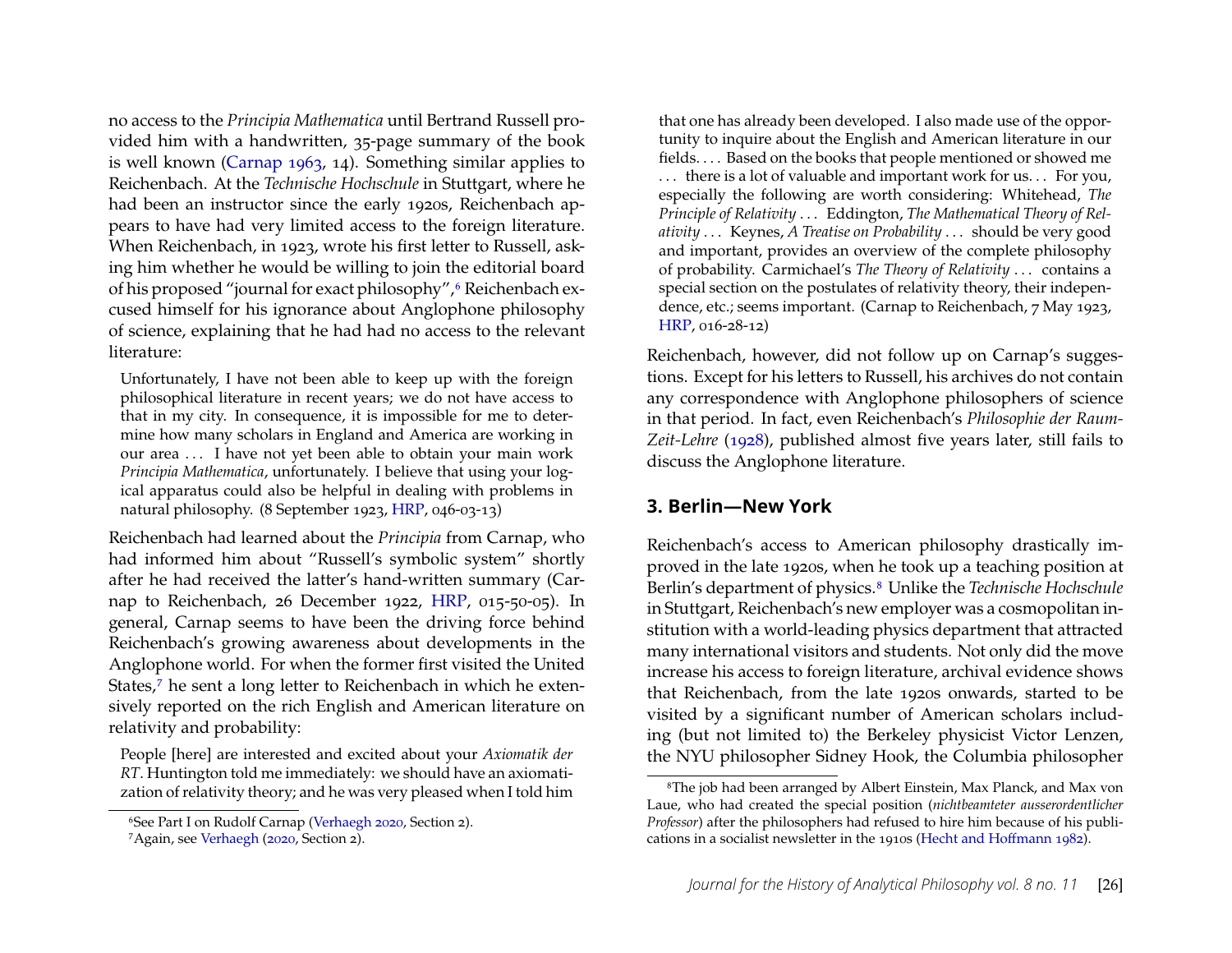F. J. E. Woodbridge, and the Yale philosopher of science F. S. C. Northrop, who all attended his seminars and/or participated in meetings of his newly founded Berlin Group.[9](#page-4-0)

Reichenbach's interactions with these American scholars had a tremendous impact on his subsequent career. The visitors confirmed Carnap's claim that the Americans were very interested in his exact approach to philosophy and Reichenbach started engaging in international debates about relativity theory, e.g., by explaining Einstein's theories in American newspapers and by starting a debate about Arthur Eddington's interpretation in the Anglophone journal *Philosophy*.[10](#page-4-1) Conversely, the American visitors helped spreading Reichenbach's work across the Atlantic. In the late 1920s, even before Blumberg and Feigl pub-lished their logical positivist manifesto,<sup>[11](#page-4-2)</sup> Reichenbach's work started to gain some traction in the United States. His *Philosophie der Raum-Zeit-Lehre* was positively reviewed in American journals (e.g., [Langer 1930;](#page-21-5) [Northrop 1931\)](#page-22-5) and his work started to be regularly cited in the English language literature (e.g., [Wind](#page-24-2) [1927;](#page-24-2) [Nagel 1929;](#page-22-6) [Hook 1930;](#page-21-3) [Knight 1929;](#page-21-6) [Knight 1930;](#page-21-7) [Mar](#page-21-8)[genau 1931\)](#page-21-8). Susanne Langer even characterized Reichenbach's approach as a new type of philosophy of science. Like Einstein, Weyl, and Whitehead before him, Langer explained, Reichenbach offered the "philosophical reflection of a scientist" rather than the "scientific speculation of a philosopher" [\(1930,](#page-21-5) 611). In general, reflections on the recent revolutions in physics were well-read in the U. S., which is perhaps the reason that Reichenbach was soon approached to have his popular book *Atom und Kosmos* [\(1930c\)](#page-22-9) translated for the American market.<sup>[12](#page-4-3)</sup>

Especially Sidney Hook's visit in the 1928-29 academic year appears to have boosted the American reception of Reichenbach's philosophy. For in the above-mentioned report about his year in Europe (see Section [2\)](#page-1-1), the 29-year-old New York professor extensively discussed Reichenbach's philosophy, describing *Philosophie der Raum-Zeit-Lehre* as "the most lucid and comprehensive exposition of the philosophical implications of relativity that has yet appeared in Germany" [\(1930,](#page-21-3) 159). In addition, Hook provided an overview of the former's ideas about *probability*, showing that Reichenbach did more than "just" work on the philosophical implications of relativity theory. In fact, Hook argued that Reichenbach's philosophy of probability was his "best work" and he described both the latter's frequency theory and his thoroughly anti-foundationalist approach to the philosophy of science, explaining that Reichenbach had developed a system in which all scientific knowledge is probabilistic in nature [\(1930,](#page-21-3) 159–60).

Hook's report and correspondence from Germany appears to have significantly influenced his friends Ernest Nagel and Paul Weiss, who both, like Hook, had been students of Morris Cohen, the influential philosopher of science from the City College of New York.[13](#page-4-4) When Nagel started reading up on Reichenbach's work, he was impressed by the latter's "solidly based interpretation of science and its logic" [\(Nagel 1978,](#page-22-10) 42) and he had Hook sent a lengthy summary of his dissertation to Berlin (Hook to Reichenbach, 3 November 1930, [HRP,](#page-20-0) 013-16-04). One year later, Nagel presented a paper on the frequency theory of probability at an APA conference, defending a variant that combined the

<span id="page-4-0"></span><sup>&</sup>lt;sup>9</sup>See Reichenbach's correspondence with Lenzen [\(HRP,](#page-20-0) 014-58), Northrop  $(014-57)$ , and Woodbridge  $(015-51)$ , as well as [Hook](#page-21-9)  $(1978)$ . For a history of the Berlin Group, see [Rescher](#page-23-9) [\(2006\)](#page-23-9) and [Milkov and Peckhaus](#page-21-10) [\(2013\)](#page-21-10).

<span id="page-4-1"></span><sup>10</sup>See, for example, "Einstein's Theory Traced to Sources" (*New York Times*, 26 January 1929) and "Einstein's New Book Popular as Prize Novel" (unknown newspaper, 30 January 1929, [HRP,](#page-20-0) 014-09-07) as well as Reichenbach [\(1931a;](#page-22-7) [1931b\)](#page-22-8).

<span id="page-4-2"></span><sup>11</sup>See [Verhaegh](#page-23-0) [\(2020,](#page-23-0) Section 3).

<span id="page-4-3"></span><sup>&</sup>lt;sup>12</sup>The book was translated by the mathematician Edward S. Allen from Iowa State University, who spent a year in Berlin in the 1931-32 academic year.

<span id="page-4-4"></span><sup>13</sup>Nagel and Hook had been classmates, graduating in 1923; Weiss had received his degree in 1927. See [Verhaegh](#page-23-10) [\(forthcoming\)](#page-23-10) for a reconstruction of Reichenbach's influence on Nagel.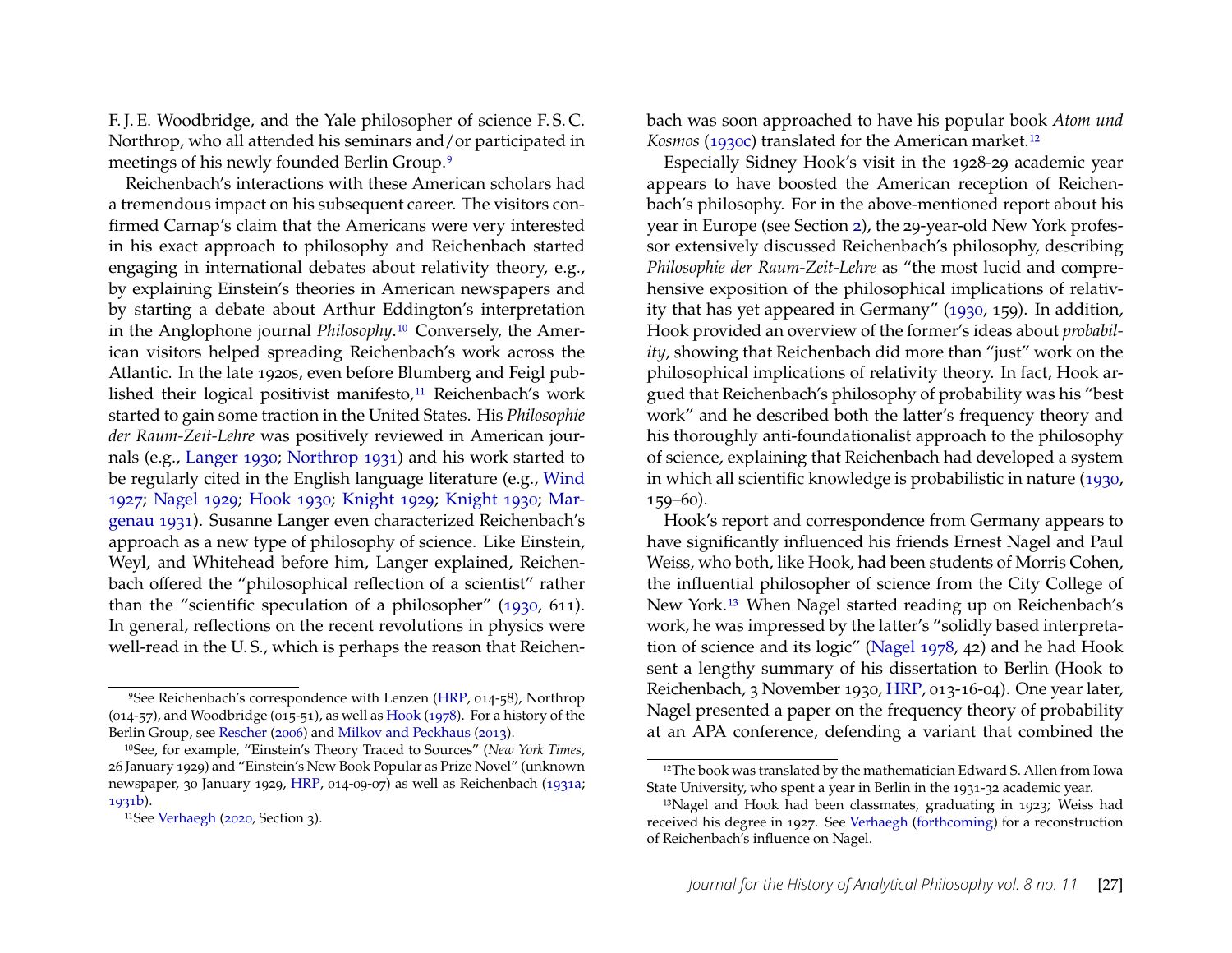advantages of Peirce's approach with those of his German contemporaries (Nagel mentioned Reichenbach, Richard von Mises, and Johannes von Kries), dubbing his view the "truth-frequency theory of probability" [\(1933,](#page-22-11) 544). In about the same period, Weiss learned that Reichenbach had started a new journal and submitted a paper. Reichenbach, who had been asking several American scholars to submit an article to *Erkenntnis*, was delighted to receive Nagel's and Weiss' papers. After discussing the submissions with his student Carl Gustav Hempel, one of the newest members of his Berlin Group, Reichenbach decided to publish Nagel's and Weiss' contributions as the first American papers in *Erkenntnis*, adding short German summaries (written by Hempel) for the predominantly Germanophone subscribers [\(Weiss 1931,](#page-24-3) [Nagel 1931\)](#page-22-12). Thanks to Hook's report, in other words, Reichenbach and Carnap could now truly claim that *Erkenntnis* was an *international* journal for scientific philosophy.

In addition to Weiss and Nagel, Hook's report also appears to have influenced C. I. Lewis, who had recently published *Mind and the World-Order*, a book in which he, like Reichenbach, defends the view that "all empirical knowledge is probable only" [\(1929,](#page-21-11) 309). A few weeks after Hook's report appeared in the *Journal of Philosophy*, Reichenbach also received a letter from Lewis (31 March 1930, [HRP,](#page-20-0) 014-36), including a copy of the latter's book.[14](#page-5-1) Reichenbach read *Mind and the World-Order* in the spring semester of 1930 and appears to have immediately recognized that Lewis had developed a highly similar, anti-foundationalist philosophy of science. For in his response to Lewis, Reichenbach expressed his strong agreement with Lewis' view that "all judgments about nature have a probabilistic character" and asked him to submit a paper to *Erkenntnis* (29 July 1930, [HRP,](#page-20-0) 013-21-04). A few years later, these initial exchanges would ignite the seminal Lewis-Reichenbach debate about the presuppositions of prob-

<span id="page-5-1"></span>14It is also possible that Lewis learned about Reichenbach's probabilism from Weiss, who had enrolled as a graduate student at Harvard in the late 1920s.

abilistic anti-foundationalism.[15](#page-5-2) Within only a few years' time, in other words, Reichenbach had developed a correspondence with a wide range of English and American scholars.

#### <span id="page-5-0"></span>**4. Berlin—Vienna**

The growing American attention to his views on probability must have come as a welcome surprise to Reichenbach. For it was it was precisely this topic that had recently started to create a rift between Reichenbach and the Vienna Circle. Whereas Carnap, Schlick, and Reichenbach had formed a united front since the early 1920s, jointly pushing for the creation of a journal for scientific philosophy, they had started to develop in (philosophically) different directions in the late 1920s, when the Vienna Circle, influenced by Wittgenstein, had adopted a rather strict variant of truth-functional positivism. When Reichenbach presented his paper "Kausalität und Wahrscheinlichkeit" [\(1930b\)](#page-22-2) at their joint conference on "the Epistemology of the Exact Sciences", members of the Vienna Circle strongly disagreed with his conclusions.<sup>[16](#page-5-3)</sup> Especially Schlick was strongly opposed to Reichenbach's view, as is evinced by their 1931 discussion about causality and probability in *Die Naturwissenschaften*.[17](#page-5-4) In fact, when Reichenbach started looking for a new job in the early 1930s, Schlick wrote a damning review to the Prussian Minister

<span id="page-5-3"></span><span id="page-5-2"></span><sup>15</sup>For a reconstruction of this debate, see [Atkinson and Peijnenburg](#page-20-8) [\(2016\)](#page-20-8).

<sup>16</sup>See, for example, Carnap's contribution to the ensuing discussion: "Mr. Reichenbach said that probabilistic statements about the future can be neither validated nor refuted by . . . future experiences . . . In my opinion, the meaning of any statement is only determined by what it says about the possible contents of experience" [\(Carnap, et al 1930,](#page-20-9) 268). That he was seriously concerned about Reichenbach's position becomes clear from a note, written shortly after the conference, which ranks all metaphysicians "according to their degree of badness". Reichenbach is included on the list as a "modest offender" (21 October 1929, in [Carus 2007,](#page-20-10) 107).

<span id="page-5-4"></span><sup>17</sup>See [Schlick](#page-23-11) [\(1931\)](#page-23-11), [Reichenbach](#page-22-13) [\(1931c\)](#page-22-13), and, for a reconstruction, [Padovani](#page-22-14)  $(2010).$  $(2010).$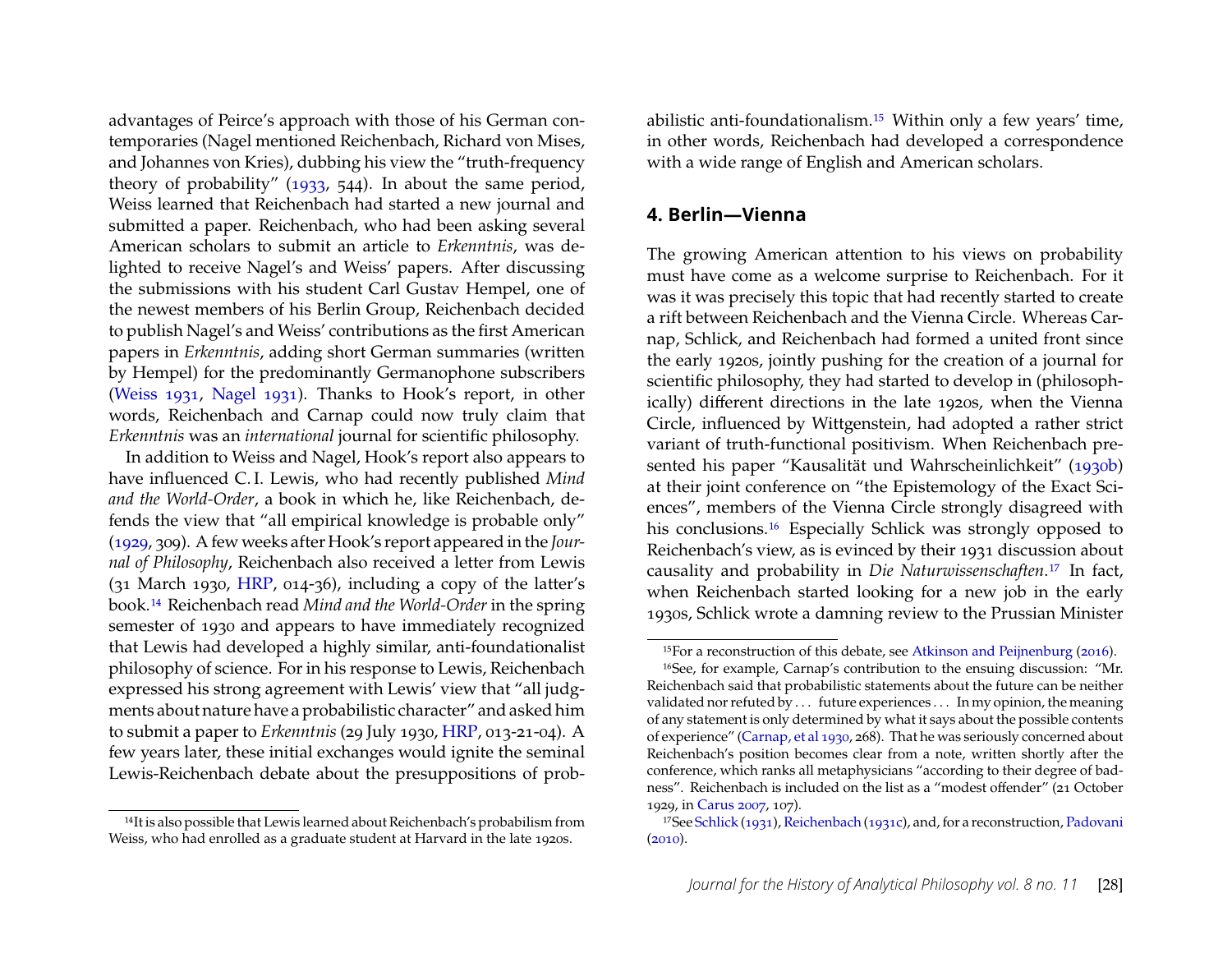for Science, explaining that Reichenbach's work on probability was philosophically subpar:

[Reichenbach] was endowed with a rare talent analysing the basic concepts of natural science and he certainly made excellent use of this talent in his early writings that deal with the theory of relativity . . . Reichenbach's later works do not stand on the same high level. I see his basic ideas on the analysis of causality and probability . . . as failed . . . [A]s a researcher he [has] not been able to fulfil the hopes that had, justifiably been set in him ten years earlier. Whether personal traits are to blame for this or whether these very traits could lead him back to the path of truly productive research eludes my knowledge. (15 February 1931, [MSP,](#page-20-3) 112/Preu-6, translation from [Stadler 2011,](#page-23-12) 42)

A second cause of the growing opposition between Berlin and Vienna were Reichenbach's ideas about the nature of scientific philosophy.[18](#page-6-1) In Reichenbach's view, it is the job of the scientific philosopher to aid scientists in making their theories more epistemologically coherent, as scientists are often too busy to think about the foundations of their theories. The Vienna Circle, on the other hand, believed that there is a strict distinction between science and philosophy; philosophers should stick to analyzing the *language* of science. In his opening statement for the first issue of *Erkenntnis*, Reichenbach aimed to describe the goals of the new journal by explaining the difference between traditional and scientific philosophy. The problem with traditional philosophy, Reichenbach argued, is that it has the "tendency to . . . concentrate on what is not yet known". *Erkenntnis*, however, would be a journal for scientific philosophy—a philosophy of what*is* known, i.e., the results of the special sciences [\(Reichenbach 1930a,](#page-22-15) 2–3). When Reichenbach first sent a draft of his statement to Schlick, the latter responded very negatively, suggesting that he contradicted some of the central claims of the Viennese manifesto [\(Hahn, Neurath and Carnap 1929\)](#page-21-12). Traditional philosophy is

meaningless and to portray *Erkenntnis* as a journal for a scientific version of philosophy would be to deny their radical rejection of the tradition. In April 1930, Reichenbach received a letter from Carnap, explaining that Schlick would step down as an editor if he did not change his opening statement:

Yesterday I received your draft of the opening statement... I was able to discuss the document with [Schlick] straight away. We cannot sign this statement under any circumstances. And Schlick even said that if this is published as the programmatic paper . . . he will not be able to stay on as an editor. You are making a concession to traditional philosophy here, which has very much surprised me ... We, and also you, are in reality not of the opinion that the differences between our views and traditional philosophical systems are just based on what is not known yet. It should be said that most of those systems contain metaphysics, and that we believe that metaphysics is meaningless. And when you speak of philosophy as a science, it almost literally contradicts with what we said in

. . . "The Scientific Conception of the World". (29 April 1930, [HRP,](#page-20-0) 013-41-66)

Reichenbach, however, refused to make substantive changes, warning that the Wiener Kreis would be making the same mistake as the *Schulphilosophen* if they were to create a "specialized terminology" only comprehensible to a select inner circle. Although he was interested in their view that philosophy cannot technically be a science, it would be mistake to put this into the journal's mission statement (Reichenbach to Carnap, 6 May 1930, [HRP,](#page-20-0) 013-41-65). Shortly thereafter, Reichenbach received a letter from Schlick, announcing his resignation and explaining that he had no interest in being an editor of a journal that made concessions to traditional philosophy (8 June 1930, [HRP,](#page-20-0) 013-30-28).

# <span id="page-6-0"></span>**5. The Great Depression**

In the early 1930s, shortly after Schlick's resignation, Reichenbach started to have serious financial problems. The Weimar

<span id="page-6-1"></span><sup>18</sup>For a reconstruction, see [Carus](#page-20-10) [\(2007,](#page-20-10) 209–18), [Milkov and Peckhaus](#page-21-10) [\(2013\)](#page-21-10), and [Dewulf](#page-21-13) [\(2020,](#page-21-13) §2)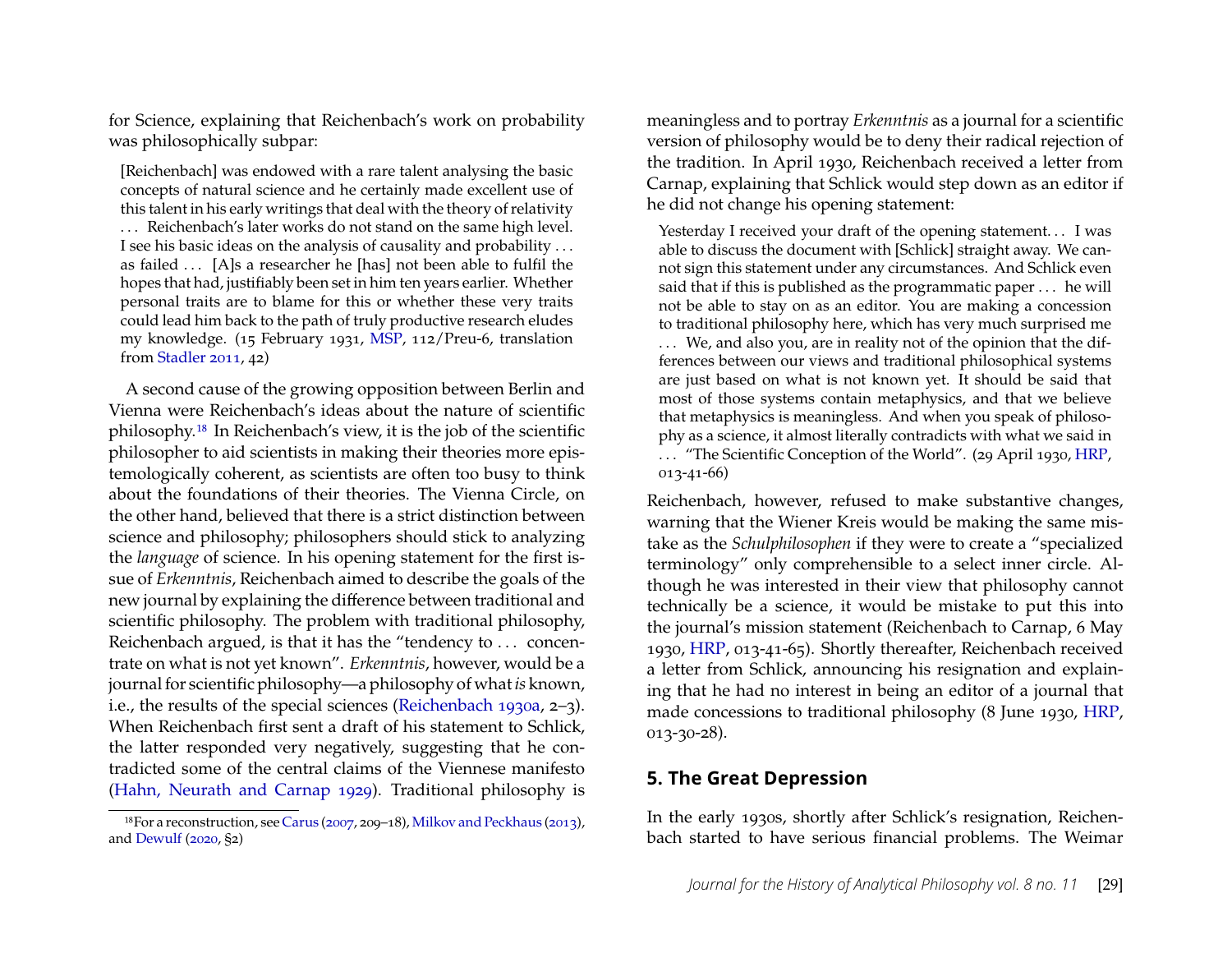Republic had been badly hit by the Great Depression and its economy had shrunk by 25% in the years after the Wall Street Crash of 1929. American banks, heavily strained by the crisis, collectively withdrew their loans to German companies and unemployment rates almost quadrupled between 1929 and 1932. Reichenbach still had his job at Berlin but it was so poorly paid that he had a hard time keeping his head above water.[19](#page-7-0) Even after his wife Elisabeth took up a teaching position to bring in extra money, Reichenbach still regularly had to beg a colleague from the dentistry department to help them with their bills (Reichenbach to Dieck, 12 January 1933, [HRP,](#page-20-0) 014-47).

Reichenbach's career prospects were not very promising either. Whereas many of his colleagues had obtained prominent chairs at prestigious German universities, Reichenbach knew that he had little chance of finding a professorship in the current intellectual climate. In the 1930s, German philosophy was dominated by idealism and phenomenology and there was little space for a philosopher whose work was so intertwined with the sciences. In a letter to Arnold Berliner, Reichenbach wrote:

You know that ... the situation in Germany is particularly difficult for me as German philosophy is completely dominated by a historical-humanistic approach [*historisch-geisteswissenschaftlich eingestellt*] and rejects the scientific attitude. In consequence, I have failed to obtain a regular professorship [*etatmässige Professur*] in Germany up to now, even though my work has been widely recognized by natural scientists. . . Philosophical chairs are generally not awarded to natural philosophers here.<sup>[20](#page-7-1)</sup> (20 April 1932, [HRP,](#page-20-0) 014-56-10)

Reichenbach particularly blamed Adolf Grimme, the German minister of culture, for the situation. In a letter to Sidney Hook, Reichenbach explained that Grimme was a former student of Husserl and that he was largely responsible for the unfavorable academic climate:<sup>[21](#page-7-2)</sup>

In academic philosophy, phenomenologists have all the power because the socialist minister of culture is a former student of Husserl; he offered Heidegger a position at Berlin and, after he refused, Nicolai Hartmann; the faculty had suggested Cassirer, but the minister did not care. Oskar Becker, also a phenomenologist, has recently been offered a job at Bonn. We are therefore not in an easy position at the moment. (15 September 1931, [HRP,](#page-20-0) 014-51-25)

Especially the appointment of Becker at Bonn must have been disillusioning. Reichenbach himself had been considered for a chair at Bonn's *Physikalisches Institut* (Konen to Reichenbach, 14 June 1929, [HRP,](#page-20-0) 014-09-08) but he had never received a formal offer.

Because of his discouraging career prospects, his financial situation, and the increasing interest for his philosophy across the Atlantic, Reichenbach started to consider emigrating to the United States. Inspired by Alfred Landé and Herbert Feigl, two former colleagues who had recently obtained positions at U. S. institutions, Reichenbach began to contact several of his American acquaintances (e.g., Sidney Hook, Edward Allen, and Freder-ick Woodbridge) to help him arrange a guest professorship.<sup>[22](#page-7-3)</sup> In the above-mentioned letter to Berliner, for example, Reichenbach continues:

<span id="page-7-0"></span><sup>19</sup>Although Reichenbach's move to Berlin had been an improvement from an academic point of view, the position paid less than his job in Stuttgart. See [Traiger](#page-23-13) [\(1984,](#page-23-13) 504).

<span id="page-7-1"></span><sup>20</sup>Reichenbach was certainly not the only one who believed that he should have obtained a chair by now. In a letter to Carnap, Bernhard Bavink argued that it was a "scandal" that someone of Reichenbach's stature still had not obtained a professorship (29 October 1932, [RCP,](#page-20-1) 028-04-04).

<span id="page-7-2"></span><sup>21</sup>What Reichenbach did not know is that Schlick, in writing a negative assessment of his work, had not been helping him either (see Section [4\)](#page-5-0).

<span id="page-7-3"></span><sup>&</sup>lt;sup>22</sup>See [\(HRP,](#page-20-0) 014-51-[20-28]) and (HRP, 013-39-15). Reichenbach likely chose the route via a guest professorship because both Landé and Feigl had been offered positions at American institutions after they had already spent a year in the United States. Landé had visited Ohio State University twice (1929, 1930-31) before he was offered a professorship and Feigl acquired a position at the University of Iowa after spending a year at Harvard (1930-31).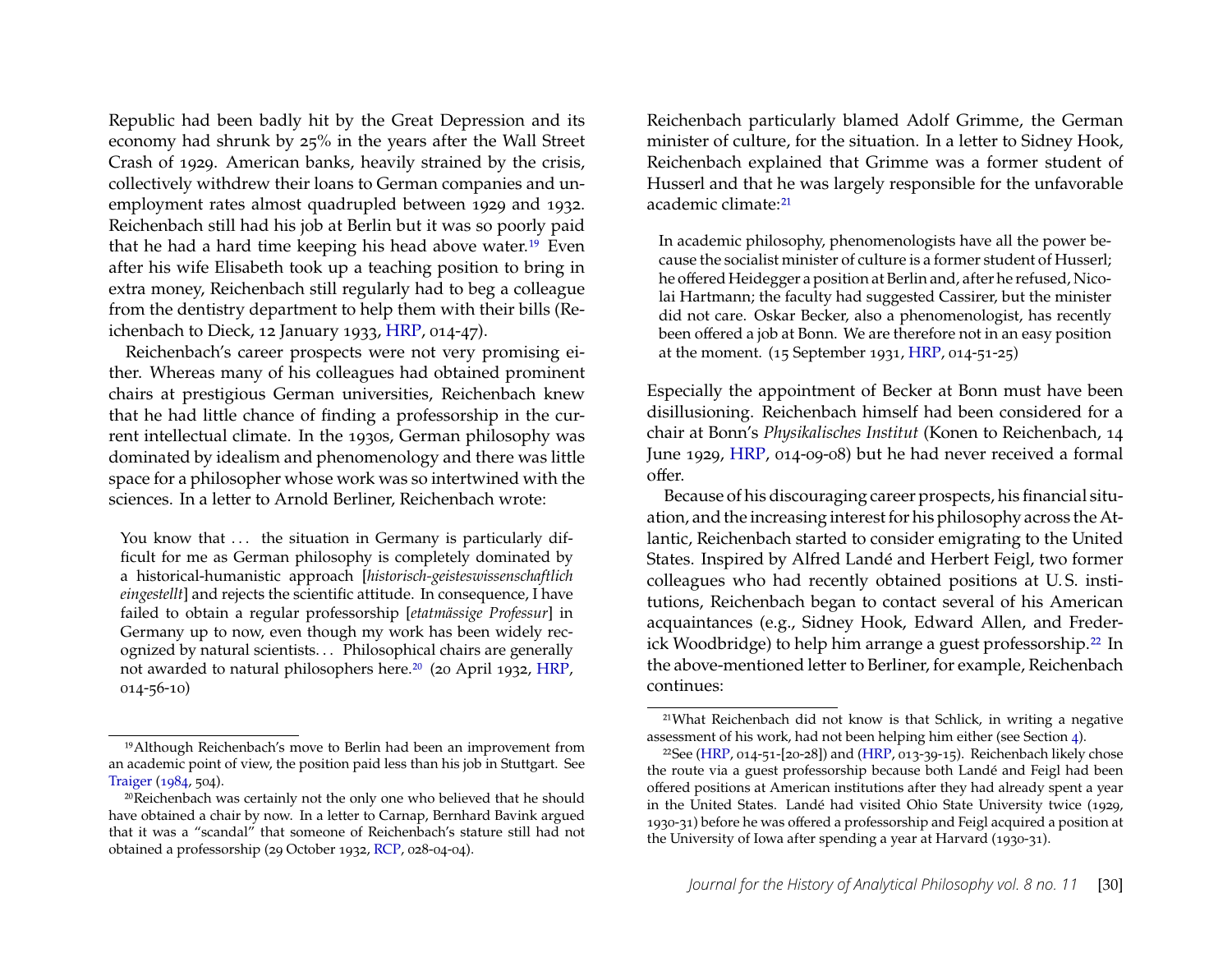There is a lively interest in our work abroad . . . In America people have written about our work several times. Furthermore, I always have American professors and students among my listeners here and I know from them that there is interest in our exact approach to philosophy in America . . . In these circumstances, I have asked myself whether it would not be possible for me to find a job in America. (20 April 1932, [HRP,](#page-20-0) 014-56-10)

Berliner, who was the editor of *Die Naturwissenschaften* at the time, promised to put in a good word for Reichenbach with Abraham Flexner, one of the best-positioned academics to bring German scholars to the United States. Flexner had recently founded Princeton's Institute of Advanced Study and was about to announce Einstein and Weyl as some of the Institute's first faculty members.[23](#page-8-1) Flexner told Berliner that he was interested but that he would have virtually no chance of finding Reichenbach a position in the coming two years (30 June 1932, [HRP,](#page-20-0) 014-56-07). American academia, though more sympathetic to scientific philosophy, was as badly hit by the great depression as the Weimar Republic.[24](#page-8-2)

<span id="page-8-2"></span>24Reichenbach had more bad luck. In 1931, Paul Weiss and Herbert Feigl tried to arrange a position for Reichenbach at Harvard, likely because they knew that especially Lewis was heavily interested in the latter's work on probability. Feigl tried to convince Lewis to offer Reichenbach a guest professorship while Weiss tried to work R. B. Perry (Feigl to Reichenbach, 25 July 1931, [HRP,](#page-20-0) 013-11-06). It is unclear why their attempts failed but it is likely that the depression played a role here as well. In a different letter, Allen cites the Harvard mathematician George Birkhoff as explaining that his department preferred to use its scarce funds to help unemployed American scholars [\(HRP,](#page-20-0) 013-39-15).

#### <span id="page-8-0"></span>**6. Paradise Lost**

Reichenbach's search for a position in the United States was seriously interrupted in 1933. In March of that year, the Nazi party obtained almost a majority in what would turn out to be the last multi-party elections of the Weimar Republic and the Reichstag passed the infamous *Ermächtigungsgesetz*, thereby effectively turning Hitler's government into a full-blown dictatorship. On April 7, the new regime passed the notorious "Law for the Restoration of the Professional Civil Service", which soon led to the termination of hundreds of contracts at German universities. Especially the University of Berlin was greatly affected, terminating 278 (out of 797) contracts of mostly Jewish academics after the law took effect [\(Grüttner and Kinas 2007\)](#page-21-14). In the same month, the German student union started to organize actions against the "un-German spirit", which resulted in massive book burnings across the country, including much work that would later be labeled as "Jewish physics" [\(Lenard 1936\)](#page-21-15). Reichenbach needed a new job immediately. Or, as he would express it to the American physicist Robert Millikan: "Germany is closed to a man who has two Jewish grandparents and called Einstein's theory the greatest discovery in modern physics" (18 October 1933, [HRP,](#page-20-0) 013-50-39).

In response to these developments, Reichenbach seems to have largely dropped his attempts to find a job in the United States. Any position outside Germany would do now and his experiences of the last few years had likely convinced him that he would have a better shot of finding a position closer to home. There is no evidence that he asked any of his American correspondents for help in the spring semester of 1933, likely because Flexner's response had convinced him that he would have very little chance of finding a position in the United States. After mediation from the *Notgemeinschaft deutscher Wissenschaftler im Ausland* and the London-based *Joint Foreign Committee*, Reichenbach was offered both a temporary position at the University of Oxford and the

<span id="page-8-1"></span><sup>23</sup>Einstein was presented as one of the institute's first appointments on 11 October 1932. The announcement about Weyl followed a few months later (*New York Times*, 10 January 1933). It is not clear whether Reichenbach knew about the plans for the Institute when he asked Berliner to recommend him to Flexner. Still, Reichenbach refers to Flexner as the person who has "the biggest influence" in the "American academic world" (20 April 1932, [HRP,](#page-20-0) 014-56-10).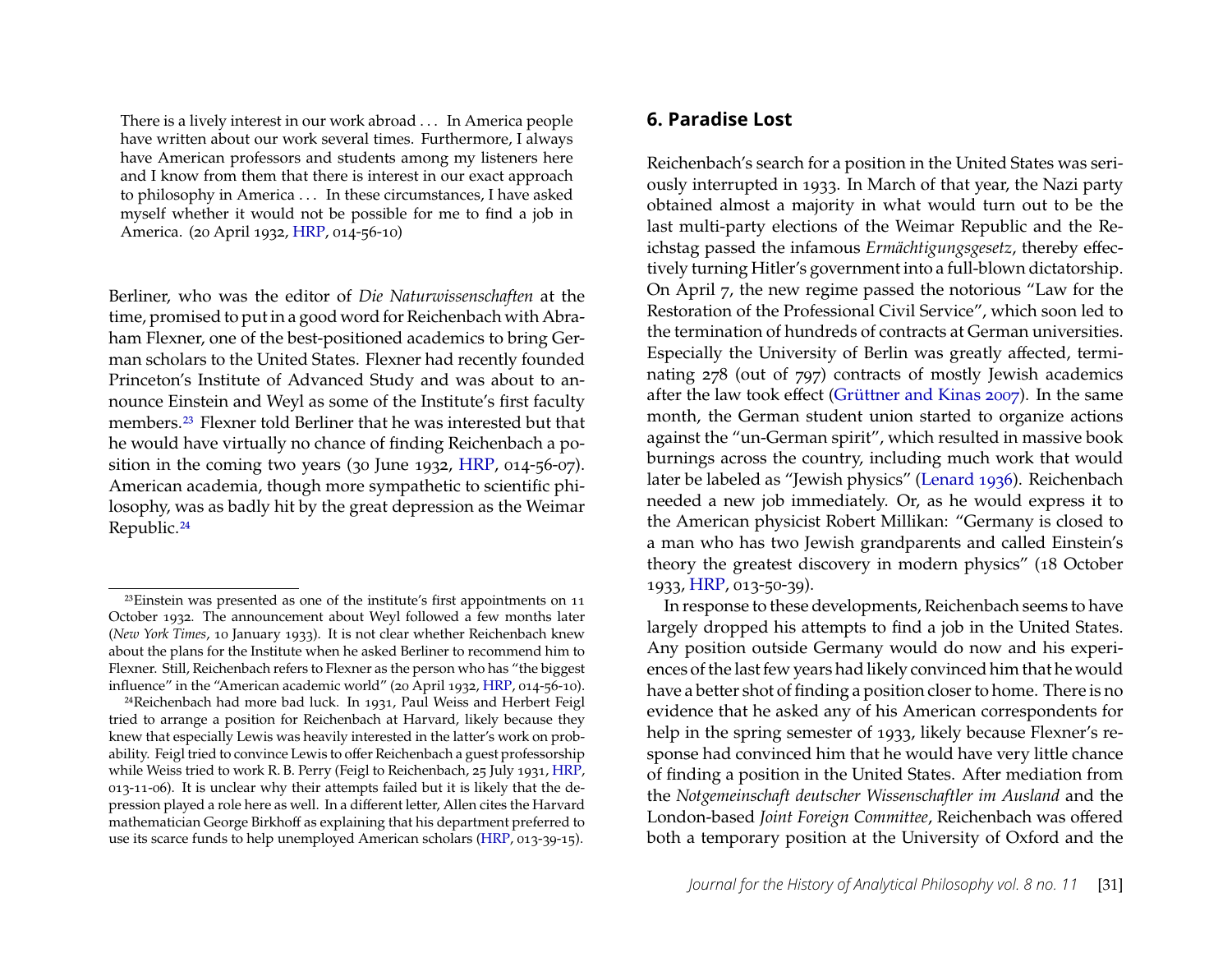chair of the philosophy department at the University of Istanbul, an institution that had recently been reorganized on a Western model by the secular Atatürk administration.[25](#page-9-0) Reichenbach was greatly tempted by the Oxford offer but ended up signing a contract at the University of Istanbul (4 October 1933, [HRP,](#page-20-0) 041- 11-01). The position in Turkey seemed more appealing because they offered a fixed position (28 July 1933, [HRP,](#page-20-0) 013-41-87) and because he would be joined by more than thirty other German academic refugees, including his friend and former colleague Erwin Finley Freundlich, who was offered the astronomy chair.

Reichenbach moved to Istanbul in October 1933. Initially, he was very happy with his new life in Turkey, despite the expected culture shock. In a letter to his former teacher Ernst von Aster, who would also be moving to Istanbul a few years later, Reichenbach wrote:

I have taken over the chair for general philosophy here, and I am quite happy with this solution ... I have been given the task of reorganizing the philosophical curriculum from the ground up, and this is a very interesting task; not easy, of course, especially since I still have to do everything with a translator. The students are very interested and, overall, very determined, which might help them overcome the difficulties they still encountered at the beginning. (Reichenbach to von Aster, 7 January 1934, [HRP,](#page-20-0) 013-39-41)

Reichenbach quickly came to the conclusion that he had made a mistake, however. Already at the end of his first academic year, he started to realize that the university would never be able to compete with institutions in theWestern world. The students did not have the appropriate background, some of his Turkish colleagues were actively undermining his reform proposals, and the university administration was so bureaucratic that it took ages to get anything accomplished. In a letter to the Dutch physicist Jacob Clay, Reichenbach complained:

The university leaves a lot to be desired, unfortunately. There is a movement here within the administration that wants to suppress the university reform. In consequence, one always encounters unexpected resistance. The definitive orders for books and equipment that we have requested upon our arrival in October of last year, for example, still have not been placed . . . In addition, teaching is also not very easy. The students here are not used to hard work, and one has to take into account their very basic level. I am particularly unlucky because my audience is exclusively made up of students who have no previous scientific training . . . As a result, I can hardly speak about scientific matters. (6 July 1934, [HRP,](#page-20-0) 013-41-80)

Still half a year later, Reichenbach openly regretted that he had not accepted the Oxford offer, even though it had only been a one-year position. In a letter to his Oxford colleague Richard Crossman, Reichenbach explained the conditions at the University of Istanbul and described Oxford as a "paradise lost" (10 December 1934, [HRP,](#page-20-0) 013-41-83). It had been a mistake to try and introduce scientific philosophy in Turkey. The people were living in such "terrible poverty" (Reichenbach to Allen, 24 August 1934, [HRP,](#page-20-0) 013-34-08) that the country would not be "needing scientific philosophy in the coming 50 years". The citizens of Istanbul required something more "elementary"—they needed "doctors, craftsmen, [and] middle schools" (Reichenbach to Landauer, 6 August 1936, [HRP,](#page-20-0) 013-49-02).[26](#page-9-1)

As a result, Reichenbach reignited his plan to find a position in the United States. About a year after his move to Istanbul, Reichenbach wrote a letter to Allen, who had also helped him in

<span id="page-9-0"></span><sup>25</sup>For a detailed reconstruction, see [Irzik](#page-21-16) [\(2011\)](#page-21-16).

<span id="page-9-1"></span><sup>26</sup>In a letter to Lewin, who had chosen a temporary position at Cornell over a psychology chair at Istanbul, Reichenbach wrote: "I often have to think about how we sat in Berlin with your telegram from the United States and how we tried to decide between Turkey and America; I think you made the right decision back then ... the university [here is] terribly primitive, the students have zero background. The government, in addition, has no eye for science and . . . is slow in financial matters. . . Moreover, there is a xenophobic nationalistic atmosphere here. It gives one the feeling of working for a lost cause" (13 December 1934, [HRP,](#page-20-0) 013-49-36).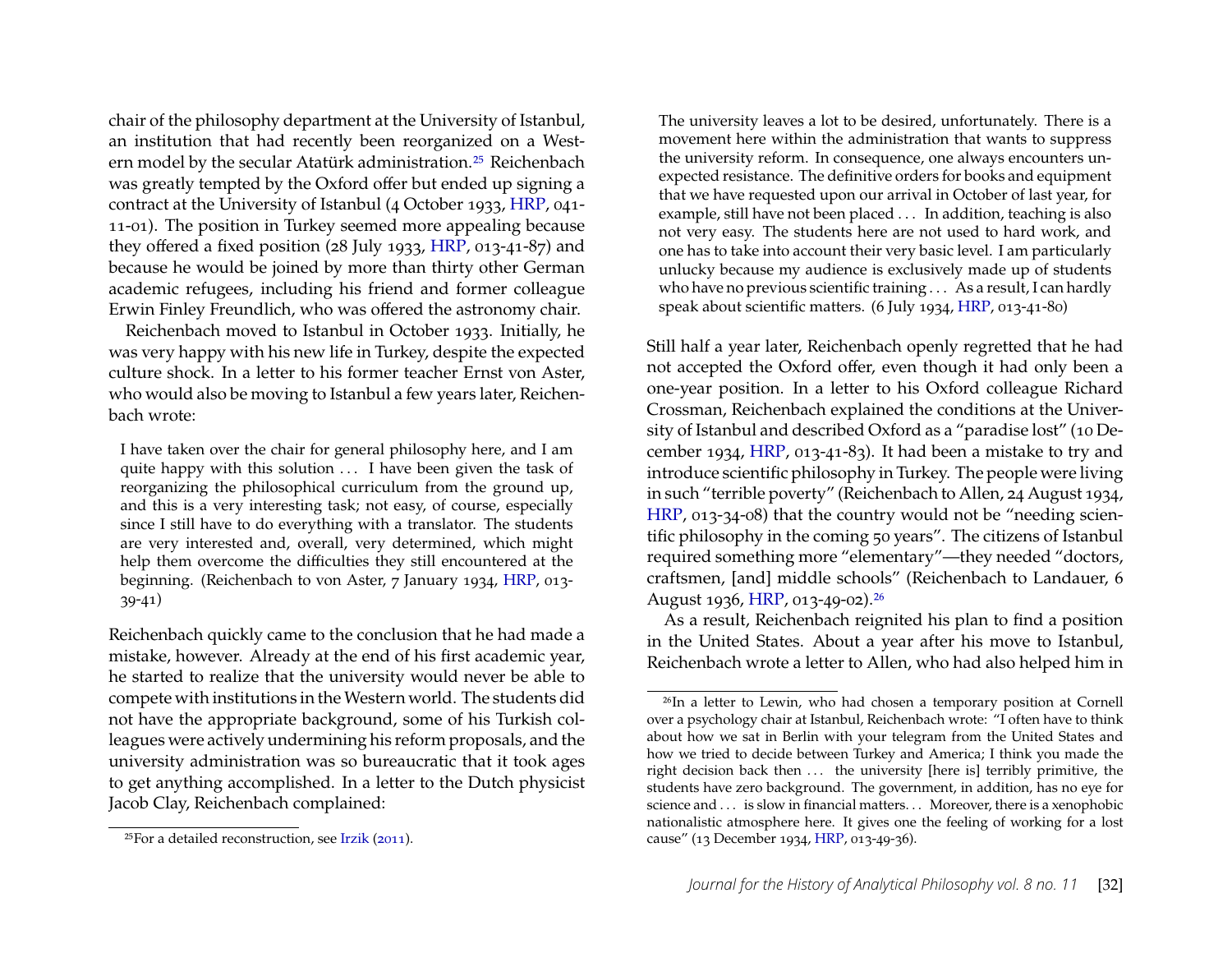his initial attempts to find a position across the Atlantic. Reichenbach explained that he did not want to stay in Istanbul and that he would be "very happy" if Allen could help him to "change Turkey for America" (25 October 1934, [HRP,](#page-20-0) 013-39-06).[27](#page-10-1) Unfortunately, however, the increasingly desperate Reichenbach would have to wait four more years before he would be able to move to the United States. For although the American campaign for a position for Reichenbach would soon receive new impetus when Reichenbach met Charles Morris at the "Preliminary Conference of the First International Congresses for the Unity of Science" in September 1934, it would prove very difficult to find any opening in the United States—the country that, Reichenbach believed, was going to "continue German science" now that it had been "driven out of its home" (Reichenbach to Köhler, 4 February 1935, [HRP,](#page-20-0) 013-48-25).

#### <span id="page-10-0"></span>**7. Logistic Empiricism**

Reichenbach's renewed attempts to find a position in the United States were not only prompted by his dissatisfaction with the University of Istanbul. The Unity of Science conferences in the summers of 1934 (Prague) and 1935 (Paris) also played an important role in reigniting his interest in U. S. philosophy. Reichenbach met several American philosophers at both events and their contributions confirmed his suspicion that the "U. S. A. offers the best chances" for the development of scientific philosophy (Reichenbach to Hook, 19 October 1935, [HRP,](#page-20-0) 013-46-72). Charles Morris presented papers about the strong thematic connections

between American pragmatism and European empiricism (see Section [8\)](#page-13-0), whereas Ernest Nagel and A. C. Benjamin illustrated Morris' point by reading papers about scientific reduction and operational definition.[28](#page-10-2) Morris and Nagel convinced Reichenbach that his theories of induction and probability were very similar to those of Charles Sanders Peirce, a philosopher Reichenbach had never studied before (see Section [2\)](#page-1-1). In the months after the Paris conference, Reichenbach read up on Peirce's work and confirmed Nagel's conclusion that he had independently developed an essentially Peircean view [\(Nagel 1934b,](#page-22-3) 592).[29](#page-10-3) The United States, too, Reichenbach realized, had a rich tradition in scientific philosophy.

Reichenbach's conclusions about the development of U. S. philosophy of science were not merely positive, however. After the conference in Prague, Reichenbach became increasingly concerned that American philosophers equated Germanophone scientific philosophy with the views of the Vienna Circle, thereby ignoring the role his Berlin Group had played in its development. Although Morris had referred to Reichenbach in his talk about the similarities between American and European empiricisms, for example, he had classified him as a member of the Viennese school, describing the thematic unity between American and European philosophy as a unity between "the pragmatists . . . and the Wiener Kreis" [\(Morris 1935a,](#page-22-16) 6). In his paper about scientific reduction, Ernest Nagel even ignored the views of Reichenbach and his group, referring exclusively to the connections between

<span id="page-10-1"></span><sup>27</sup>See also Reichenbach's letter to Einstein's son-in-law Rudolf Kayser, who had emigrated to the United States as well: "I was very happy to hear that you are so positive about America ... It has a magnetic effect on me. And it still tortures me very much that I have to sit here with my hands tied". In the remainder of the letter, Reichenbach asked Kayser to help him influence Flexner, as the latter would be "of course the first who could do something" (12 December 1935, [HRP,](#page-20-0) 013-48-09).

<span id="page-10-2"></span><sup>28</sup>See [Benjamin](#page-20-11) [\(1936\)](#page-20-11), [Morris](#page-22-16) [\(1935a\)](#page-22-16), [Morris](#page-22-17) [\(1935b\)](#page-22-17), and [Nagel](#page-22-18) [\(1935\)](#page-22-18). See also Reichenbach to Kayser: "There was much interest in questions about induction and probability. This applies especially to the American participants, who told me that our philosophical theories are heavily discussed in America now" (26 October 1935, [HRP,](#page-20-0) 013-48-11). Reichenbach lists some of the American philosophers he met in his letter to Hook (19 October 1935, [HRP,](#page-20-0) 013-46-72).

<span id="page-10-3"></span><sup>29</sup>See Reichenbach's letter to Morris, in which he explains his surprise to find such "very modern views . . . concerning probability and causality" in Peirce (12 December 1935, [HRP,](#page-20-0) 013-50-91).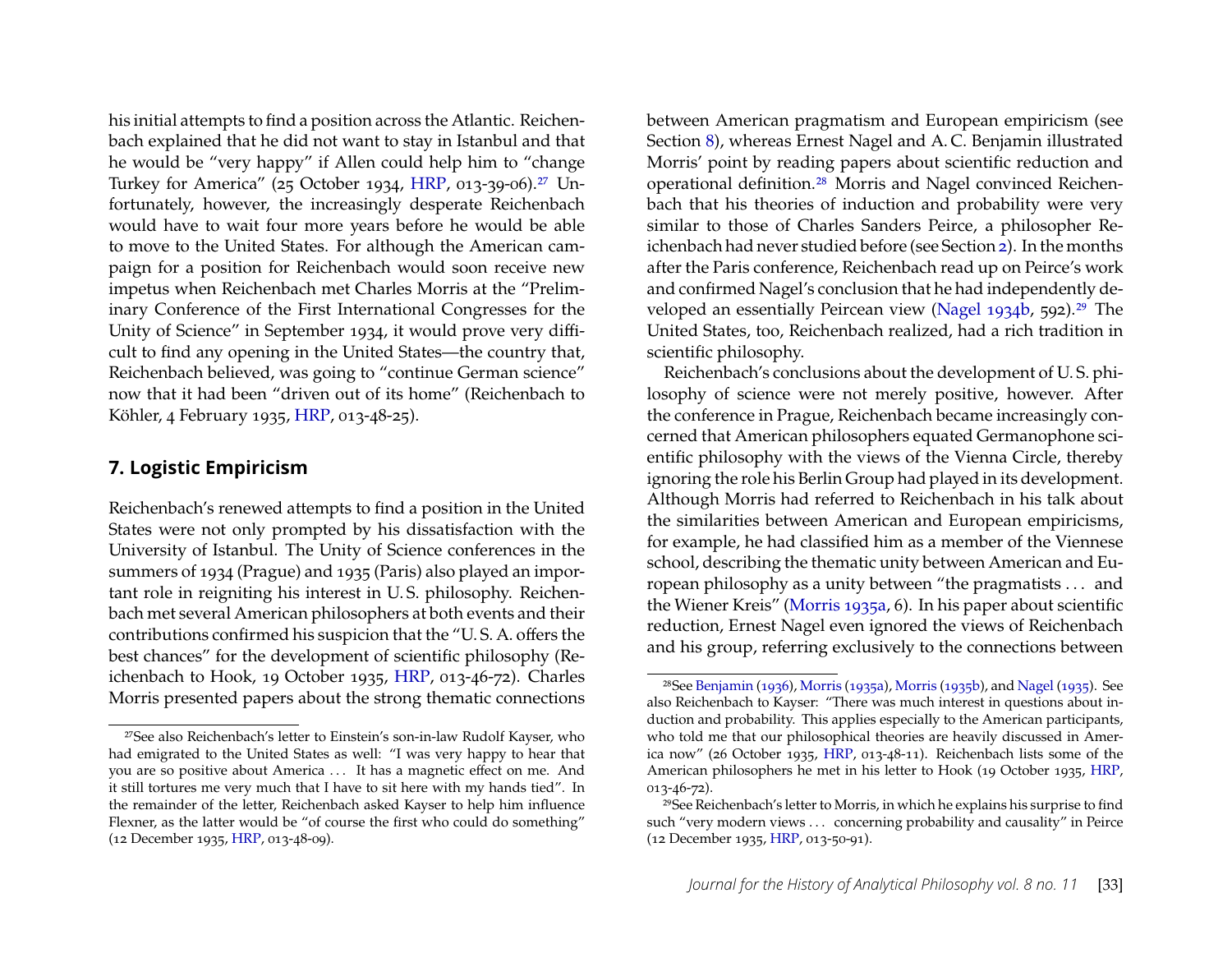American philosophy and the views of the Vienna Circle [\(Nagel](#page-22-18) [1935,](#page-22-18) 46). Even though many U. S. philosophers were sympathetic to the development of philosophy of science in Europe, they appeared to be unaware of the contributions of Reichenbach's now scattered Berlin Circle.

Morris and Nagel were far from the only American philosophers to describe scientific philosophy as a Viennese invention. Although [Blumberg and Feigl](#page-20-12) [\(1931\)](#page-20-12) had introduced logical positivism as a "new movement in *European* philosophy", explicitly mentioning Reichenbach as one of its "foremost philosophical exponents" [\(1931,](#page-20-12) 281, my emphasis),<sup>[30](#page-11-0)</sup> American scholars were systematically referring to logical positivism as a *Viennese* research program, using labels like the "Vienna Circle", the "Viennese School", or the "Vienna positivists".[31](#page-11-1) Reichenbach had been the driving force behind *Erkenntnis*, the journal that had played an important role in disseminating European philosophy of science in the Anglophone world but philosophers were systematically referring to philosophy of science as a Viennese tradition, either by neglecting Reichenbach's contributions or by describing him as a member of the Wiener Kreis.

Even more problematic, from Reichenbach's perspective, was the American focus on Viennese theses like verificationism, phenomenalism, and *Aufbau*-style constitution theory; precisely those aspects of the *Wissenschaftliche Weltauffassung* the Berlin Group had been sceptical about from the very beginning. Whereas Reichenbach viewed scientific philosophy as a *method* or an *approach*, most American philosophers seemed to view it as a *philosophical system*. Indeed, most Anglophone publications about European philosophy of science focused on Carnap's constitution theory (e.g., [Ginsburg 1932;](#page-21-17) [Lewis 1934;](#page-21-18) [Pratt 1934\)](#page-22-19), the

verifiability criterion of meaning (e.g., [Black 1934;](#page-20-14) [Dewey 1934;](#page-20-15) [Nagel 1934a\)](#page-22-20), or the Viennese thesis that metaphysics is meaningless (e.g., [Gamertsfelder 1933;](#page-21-19) [Weiss 1933;](#page-24-4) [Morris 1934\)](#page-21-21). The Berlin group's more liberal, probability-based, empiricism was largely ignored, despite Blumberg and Feigl's acknowledgment that there were "important differences between Reichenbach and the Viennese" on this score [\(1931,](#page-20-12) 291). This ignorance about the Berlin approach was especially frustrating to Reichenbach because many American commentators were, like him, arguing that the Viennese views were too radical. They simply failed to see that an (in Reichenbach's view) more subtle empiricism had already been developed.[32](#page-11-2)

In an attempt to correct the American narrative about European philosophy of science, Reichenbach wrote a paper about the development scientific philosophy in Germany and submitted it to the American *Journal of Philosophy*. In the paper, titled "Logistic Empiricism in Germany and the Present State of its Problems", Reichenbach aimed to do justice to the, in his view, correct history of the development of scientific philosophy in Europe. He introduced a new name for the movement ("logistic empiricism"), distancing himself from the label "logical positivism" that had become so closely tied to the views of the Vienna

<span id="page-11-1"></span><span id="page-11-0"></span><sup>30</sup>See [Verhaegh](#page-23-0) [\(2020,](#page-23-0) Section 3).

<sup>31</sup>See, for example, [Ginsburg](#page-21-17) [\(1932\)](#page-21-17), [Gamertsfelder](#page-21-19) [\(1933\)](#page-21-19), [Weiss](#page-24-4) [\(1933\)](#page-24-4), [Lewis](#page-21-18) [\(1934\)](#page-21-18), [Pratt](#page-22-19) [\(1934\)](#page-22-19), and [Schilpp](#page-23-14) [\(1935\)](#page-23-14). In fact, even Blumberg and Feigl themselves adopted the label "Vienna School" in subsequent work (e.g., [Feigl 1934](#page-21-20) and [Blumberg 1935\)](#page-20-13).

<span id="page-11-2"></span><sup>32</sup>An additional source of frustration was that (former) members of the Vienna Circle seemed to reinforce the American misrepresentation of the development of scientific philosophy in Europe. Reichenbach was particularly annoyed when he saw that Feigl, who had developed a theory of induction very similar to Reichenbach's, had appended a note to his paper in the newlyfounded journal *Philosophy of Science* explaining that he was gratified to see that "Reichenbach, after an Odyssey of attempts to found induction on probability" had "finally recognized our (Viennese) criticisms" and was "joining us now in the pragmatic view of inductive generalization" [\(Feigl 1934,](#page-21-20) 29). Reichenbach wrote an angry letter to Malisoff, the editor of the American journal, explaining that he had been the first to develop this position and that the Vienna Circle had always viewed the problem of the justification of induction as a pseudoproblem (6 October 1935, [HRP,](#page-20-0) 013-53-12). See [Reichenbach](#page-23-15) [\(1936b\)](#page-23-15).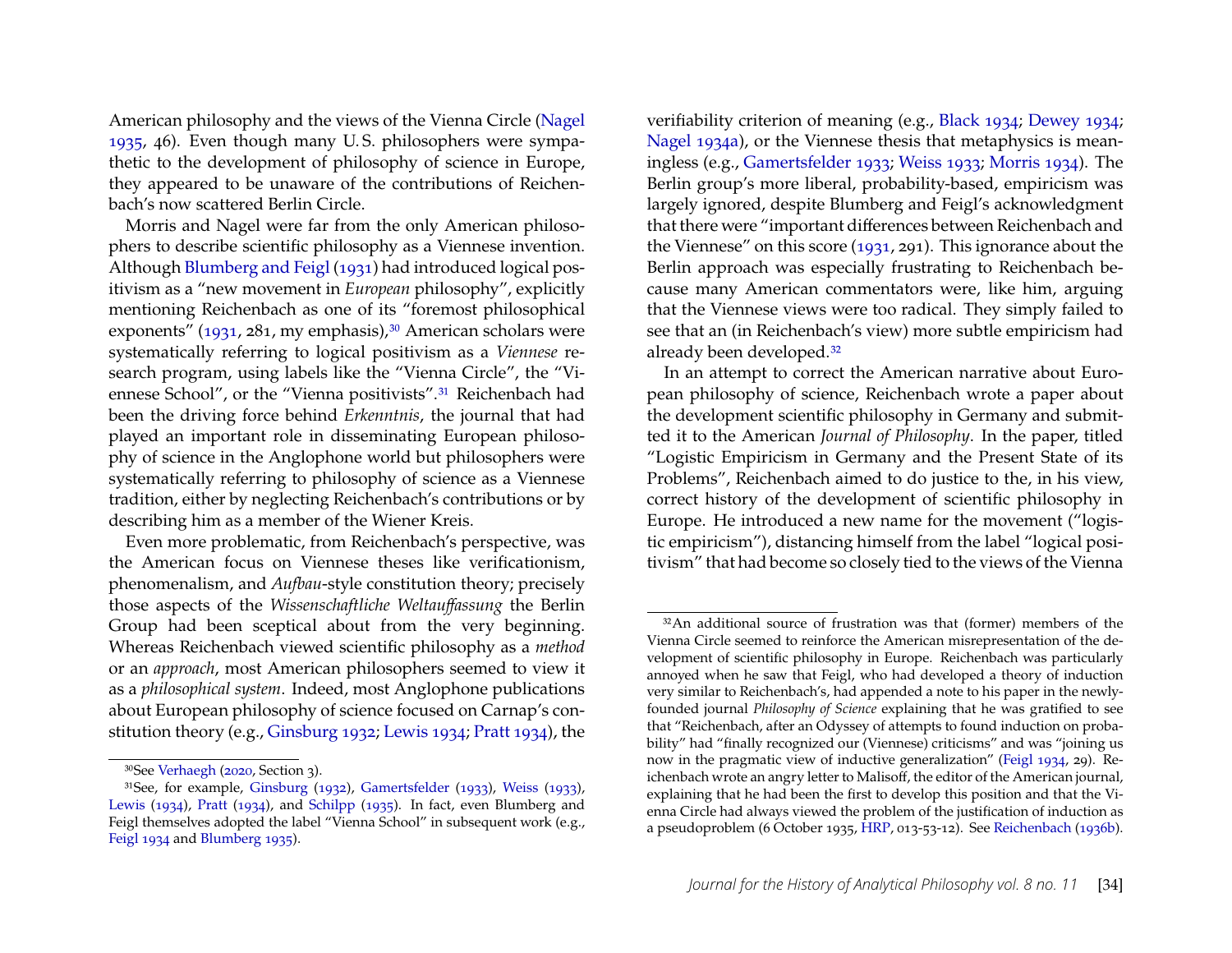Circle,<sup>[33](#page-12-0)</sup> and he stressed its methodological nature, explicitly rejecting the doctrine-focused reception of scientific philosophy in the United States:

What unites . . . this group is not the maintenance of a philosophical 'system', but a community of working methods—an agreement to treat philosophical problems as scientific problems whose answers are capable of soliciting universal assent. Philosophical problems, in other words, do not differ in principle from problems of the positive sciences. The strength of this group lies in its common working program and not in a common doctrine—a program which distinguishes it from philosophical sects, and makes possible progress in research. [\(Reichenbach 1936a,](#page-23-16) 142)

Most importantly, however, Reichenbach used the paper to advertize the work of his former Berlin Group. He emphasized that his own *Relativitätstheorie und Erkenntnis apriori* [\(1920\)](#page-22-0) had been the first publication to demand the "introduction of a method of analysis of science" (see Section [2\)](#page-1-1); and he accentuated the Berlin Group's focus on probability and induction, explaining their proposal to replace the standard two-valued logic with a continuous scale of probability values. The Berlin and Vienna circles were tightly connected through friendships, conferences, and *Erkenntnis*, Reichenbach explained, but the former group, unlike the Viennese, "concentrated on minute work", insisting "that systematic construction must be foresworn until all details have been analyzed" [\(1936a,](#page-23-16) 150).<sup>[34](#page-12-1)</sup>

Reichenbach's first American publication should not just be read as an attempt to correct the, in his view, one-sided U. S. reception of European philosophy of science, however. The paper was also an attempt to increase his chances on the American job market. For he submitted the paper in the summer of 1935, a few weeks after a major falling-out with the Turkish administration. In February 1935, Reichenbach had received a telegram from Hook, inviting him for a visiting professorship at NYU for the upcoming academic year [\(HRP,](#page-20-0) 013-46-95)—a chance he had been waiting for ever since he had first asked Hook for help in the early 1930s (see Section [5\)](#page-6-0). Because he was contractually obliged to stay in Istanbul until the summer of 1936,<sup>[35](#page-12-2)</sup> Reichenbach had asked Hook whether a one-year postponement would be possible, explaining that the visiting professorship would be an ideal step toward a permanent position in the United States (11 March 1935, [HRP,](#page-20-0) 013-46-91). When postponement turned out to be impossible, however, Reichenbach and Hook had tried to arrange a leave of absence, or, if necessary, an annulment of his contract in Istanbul, so that Reichenbach could come to the United States "no matter what" (Reichenbach to Hook, 31 March 1935, [HRP,](#page-20-0) 013-46-86). Hook had sent a lengthy cablegram to the Prime Minister (!) of Turkey, explaining why a one-year leave would be a beneficial arrangement for both NYU and the University of Istanbul, but the administration had refused, answering, without informing Reichenbach, that they would keep him to his contract and that they would only be willing to send a Turkish lecturer (22 April 1935, [HRP,](#page-20-0) 013-46-65). Reichenbach was deeply disappointed by the administration's response and decided to resign in Istanbul as soon as he was legally permitted to do so, adding that it was now "morally impossible" for him to stay in Turkey. In a letter to Hook, Reichenbach explained:

<span id="page-12-0"></span><sup>33</sup>See [Uebel](#page-23-17) [\(2013\)](#page-23-17) for a detailed reconstruction of the history of labels like "logical empiricism" and "logistic empiricism". Uebel's reconstruction suggests that Reichenbach invented the label especially for his *Journal of Philosophy* paper as he had seemed happy to use labels like "logistic neo-positivism" [\(Re](#page-22-21)[ichenbach 1933,](#page-22-21) 201) and "logistical positivism" [\(Reichenbach 1935a,](#page-22-22) 283) up to 1935.

<span id="page-12-1"></span><sup>34</sup>Reichenbach expresses a similar sentiment in a letter to von Aster, written in the same period. Focusing on the differences between Carnap and himself, Reichenbach writes: "I have . . . consciously focused on solving certain singular problems because I saw that a comprehensive system would not be possible without solving them first... In Carnap's work, you see all the dangers of a

too early systematization. Again and again, he has been forced to withdraw his systems" (3 June 1935, [HRP,](#page-20-0) 013-39-34).

<span id="page-12-2"></span><sup>35</sup>Reichenbach had signed a five-year, automatically renewable contract and was contractually obliged to stay in Istanbul for at least three academic years.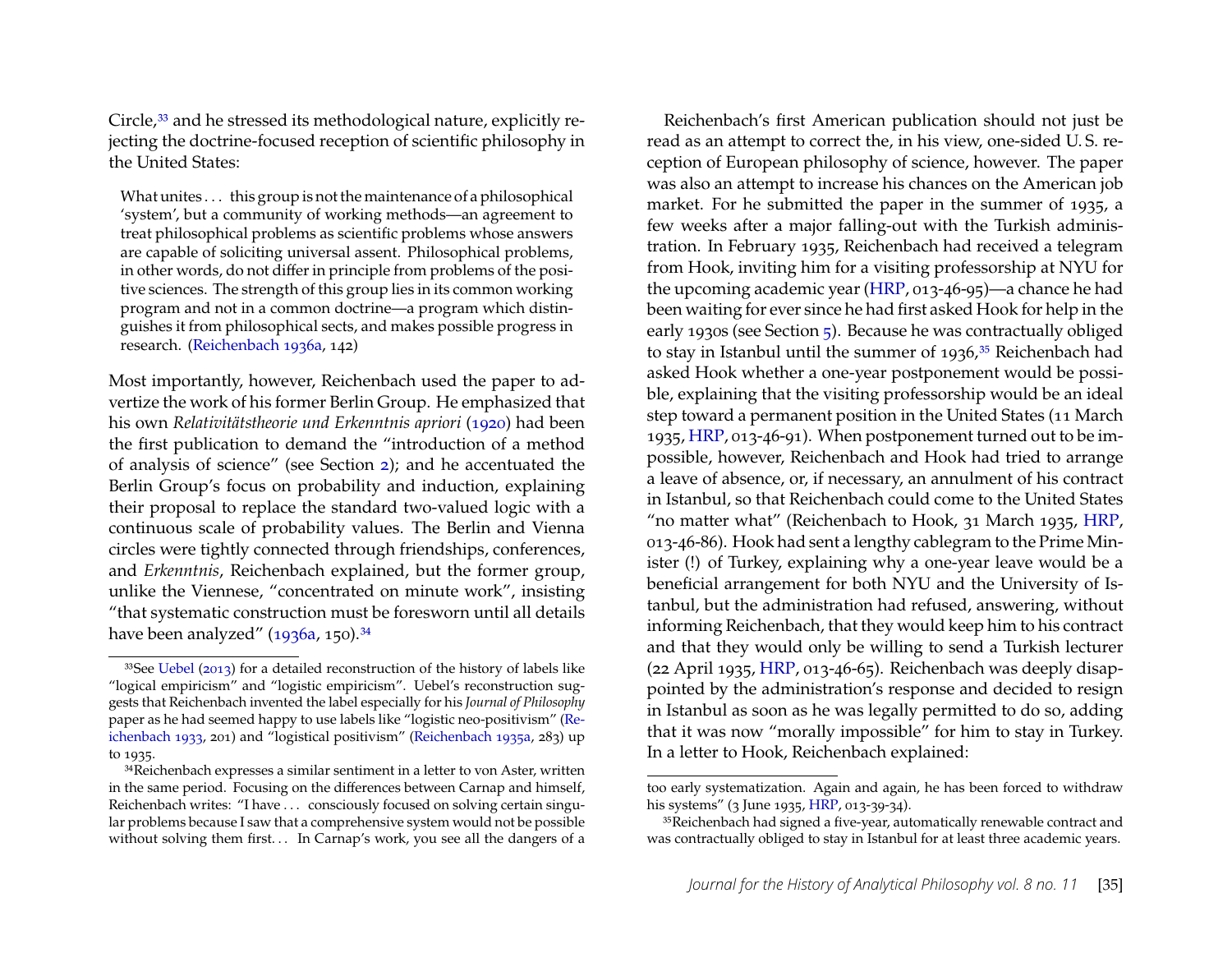Instead of their vanity being flattered by your invitation it was grieved by the fact that it was no Turkish man who was invited . . . I know now that this post in Turkey was a great mischief for me ... My decision [has been] greatly increased by the collision I had with the rector in the matter concerning their way of deciding the question of my leave . . . they answered you without informing or asking me. . . The consequence is that I want to make use of the first date for my giving notice here, and that I must look in any case for a new post in 1936. (13 April 1935, [HRP,](#page-20-0) 013-46-76)

Reichenbach was now willing to accept any American offer, including invitations for summer teaching, as long as it could help him to leave Istanbul. His paper about the development of "logistic empiricism" in Germany, written in the weeks after his falling-out with the Turkish administration, was his first attempt to increase his visibility on the American job market.

#### <span id="page-13-0"></span>**8. The Chicago Campaign**

Reichenbach's job hunt received new impetus when he asked Charles Morris for help at the Unity of Science Conference in Paris, a few months after his falling-out with the Turkish administration. Morris, a 34-year-old Chicago professor, had initially been somewhat sceptical about the feasibility of logical positivism. About a year before he first met Reichenbach, he had published a paper about what he deemed to be Carnap's im-plausibly strong variant of solipsism [\(Morris 1934\)](#page-21-21).<sup>[36](#page-13-1)</sup> Building on the philosophy of his former teacher G. H. Mead, Morris had argued that we should not reconstruct the intersubjective world from first-person experiences but that scientific knowledge presupposes the intersubjective world as there is an intrinsically "social factor in verification" [\(1934,](#page-21-21) 557). Feigl, however, had convinced Morris that logical positivism and pragmatism are compatible and suggested that he visit the key centers of scien-tific philosophy on his upcoming trip to Europe.<sup>[37](#page-13-2)</sup>

In Europe, Carnap invited Morris to the impending unity of science pre-conference in Prague, asking him to prepare a paper about the connections between pragmatism and logical positivism (8 April 1934, [RCP,](#page-20-1) 029-04-22). Morris happily accepted and started preparing by reading some of Carnap's recent work. When he read the first draft of Carnap's reply to Lewis,<sup>[38](#page-13-3)</sup> Morris immediately recognized that the former's views had drastically shifted "in the direction of pragmatism" (Morris to Carnap, 21 May 1934, [RCP,](#page-20-1) 029-04-19), confirming Feigl's view that pragmatism and logical positivism were complementary movements. A few months later, in Prague, Morris coined the term "scientific empiricism" to describe the combined efforts of the pragmatists and the Wiener Kreis, defining the view as the merger of an "empirical habit of mind with an emphasis upon logical analysis and conceptual clarification" [\(Morris 1935a,](#page-22-16) 6).

In the year that followed, Morris quickly became one of the central organizational forces in the rapidly expanding Unity of Science movement. He approached the Rockefeller Foundation for funding (28 January 1935, [USM,](#page-20-2) Box 1, Folder 15), he joined the board of Neurath's "International Encyclopedia of Unified Science" project (16 March 1935, [USM,](#page-20-2) Box 1, Folder 15), and he arranged a publication contract for the encyclopedia at the University of Chicago Press (24 December 1935, [UCA,](#page-20-4) Box 345, Folder 8). Most importantly, however, Morris devised a plan to make Chicago the international center of "scientific empiricism". He had already arranged a temporary visiting position for Carnap after he learned that the latter would be coming to the United States in connection with the Harvard tercentenary celebrations

<span id="page-13-1"></span><sup>36</sup>See [Verhaegh](#page-23-0) [\(2020,](#page-23-0) Section 3).

<span id="page-13-2"></span><sup>37</sup>Indeed, Morris first wrote Carnap a few weeks after he met Feigl, telling him about their meeting, his plan to visit "Berlin, Vienna, and Prague", and his view that "pragmatism ... and logical positivism are complementary movements" (12 November 1933, [HRP,](#page-20-0) 029-04-25).

<span id="page-13-3"></span><sup>38</sup>See [Verhaegh](#page-23-0) [\(2020,](#page-23-0) Section 9).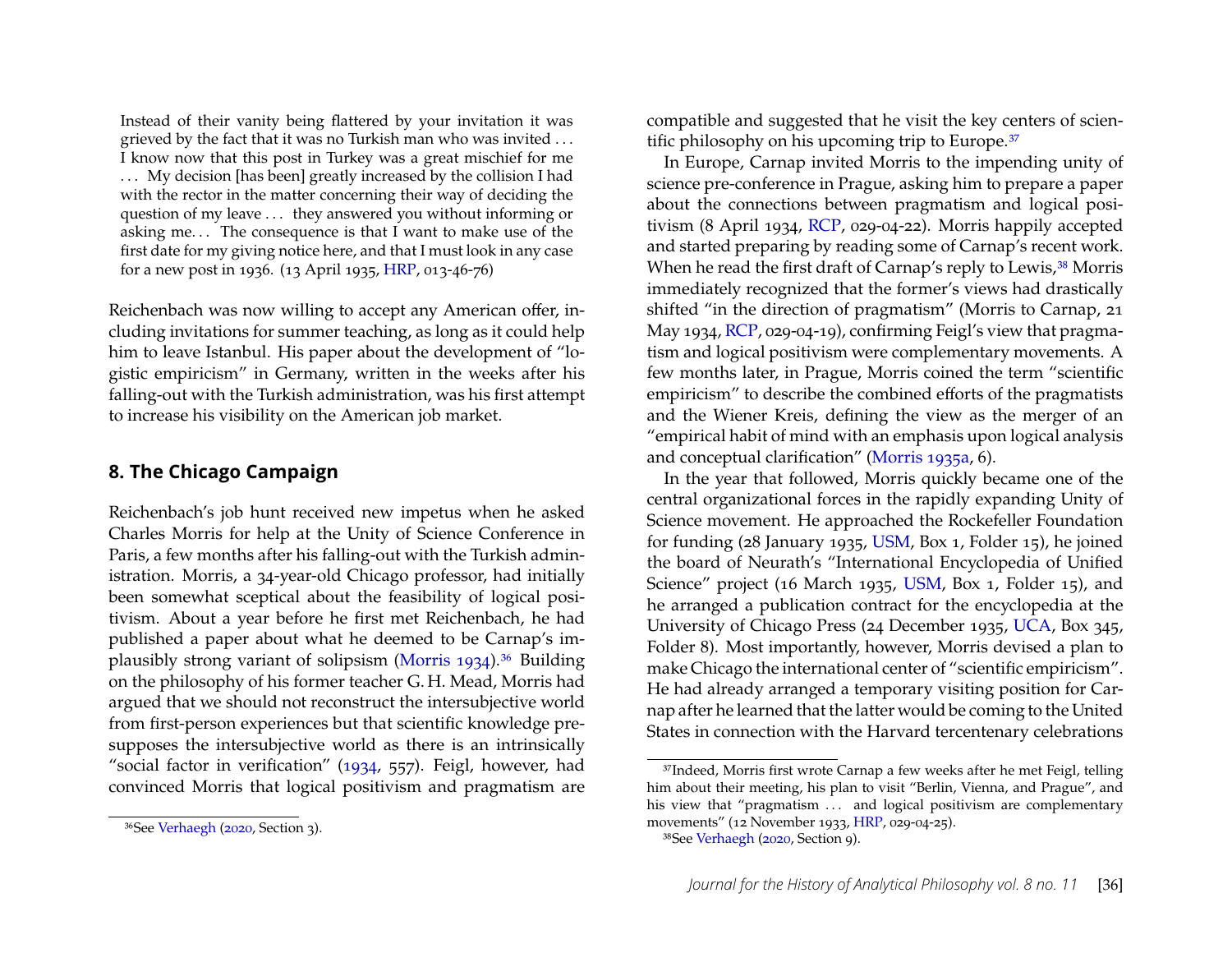(Morris to Carnap, 30 August 1935, [RCP,](#page-20-1) 029-04-01)<sup>[39](#page-14-0)</sup> but when Reichenbach asked him for help in the summer of 1935, Morris quickly started a campaign to bring *both* intellectual leaders to Chicago. A few weeks after the Paris conference, Morris could already write Reichenbach that he had convinced his colleagues to officially propose adding "both you and Carnap as additions to our faculty" (25 November 1935, [HRP,](#page-20-0) 013-50-92).

In order to understand how a 34-year-old professor was able to sway an entire department to back his proposal to hire two German philosophers of science, it is important to consider the state of Chicago's department of philosophy in the early 1930s. A few years before Morris proposed to hire Carnap and Reichenbach, the department had lost four full professors (E. A. Burtt, G. H. Mead, Arthur E. Murphy, and J. H. Tufts), who had all resigned to protest the actions of Chicago's president Robert M. Hutchins, an educational philosopher who was trying to reform the university's curriculum along neo-Thomist lines and who had attempted to force a number of Aristotelian-Thomist philosophers (Mortimer Adler, Richard McKeon, and Scott Buchanan) on the department. Adler, who fiercely opposed pragmatism because it focused too much on "man-centered" instead of "god-centered" thinking [\(Dzuback 1991,](#page-21-22) 95), was especially distrusted by the Chicago philosophers, as rumors had spread that he was hired to institute radical changes in the department. After Hutchins had sent a humiliating survey to several leading philosophers in the country, asking them to evaluate the quality of the current Chicago faculty, the four had decided to resign and to take up positions elsewhere.[40](#page-14-1)

It is sometimes suggested that Chicago's department of philosophy lost its pragmatist signature when Mead and Tufts left in 1931. This is a mistake. When the professors resigned, Hutchins was forced to apologize to the philosophers, to move Adler to the

law department, and to hire Charles Morris, who had been the department's first choice for a number of years. And although it is true that Mead and Tufts had been the best-known pragmatists of the department, virtually all remaining faculty members still identified as pragmatists or as philosophers of science: E. S. Ames had been a member of the influential "Chicago School of Pragmatism" and explicitly described himself as a Deweyan philosopher; Charner Perry's work "was strongly influenced by pragmatism and its place in American philosophy" [\(Dzuback](#page-21-22) [1991,](#page-21-22) 186); A. C. Benjamin was a scientific philosopher (see Section [6\)](#page-8-0) who would publish one of the first American textbooks on philosophy of science [\(Benjamin 1937\)](#page-20-16); and Charles Hartshorne was the main editor of the collected works of C. S. Peirce, the first six volumes of which appeared between 1931 and 1935. $41$ 

Considering the history and the composition of Chicago's philosophy department, it is not surprising that Morris was quickly able to collect support for his proposal to turn Chicago into a center of scientific empiricism. Not only could Morris' plan help to restore the glory of the once famous Chicago school, recently humiliated by Hutchins' survey, Reichenbach and Carnap could also be expected to strengthen the ties between the philosophers and Chicago's natural and social scientists. The pragmatist school had traditionally had strong ties with the natural and social science departments but these relations had started to wane after the four professors resigned.[42](#page-14-3) If anything, the fourfold resignation appears to have helped Morris to gain support for his plan. Not only did it "free up" space to hire new leading scholars,

<span id="page-14-1"></span><span id="page-14-0"></span><sup>39</sup>See [Verhaegh](#page-23-0) [\(2020,](#page-23-0) Section 8).

<sup>40</sup>See the joint resignation letter of Burtt, Mead, and Murphy, which can be found in the Hutchins Administration Records [\(UCA,](#page-20-4) Box 163, Folder 12).

<span id="page-14-2"></span><sup>41</sup>The last remaining professor, T. V. Smith, is more difficult to classify but also seems to have been sympathetic to Morris' plan. Archival evidence suggests that he was already campaigning for a position for Carnap at the University of Chicago when Morris was still in Europe (Morris to Carnap, 3 December 1934, [RCP,](#page-20-1) 029-04-06).

<span id="page-14-3"></span><sup>&</sup>lt;sup>42</sup>After he returned from Europe, Morris tried to reconnect by starting an interdisciplinary "scientia group" in Chicago, bringing together about "25 professors drawn from all departments" for regular discussion meetings (Morris to Neurath, 25 May 1935 and 26 January 1936, [USM,](#page-20-2) Box 1, Folder 15).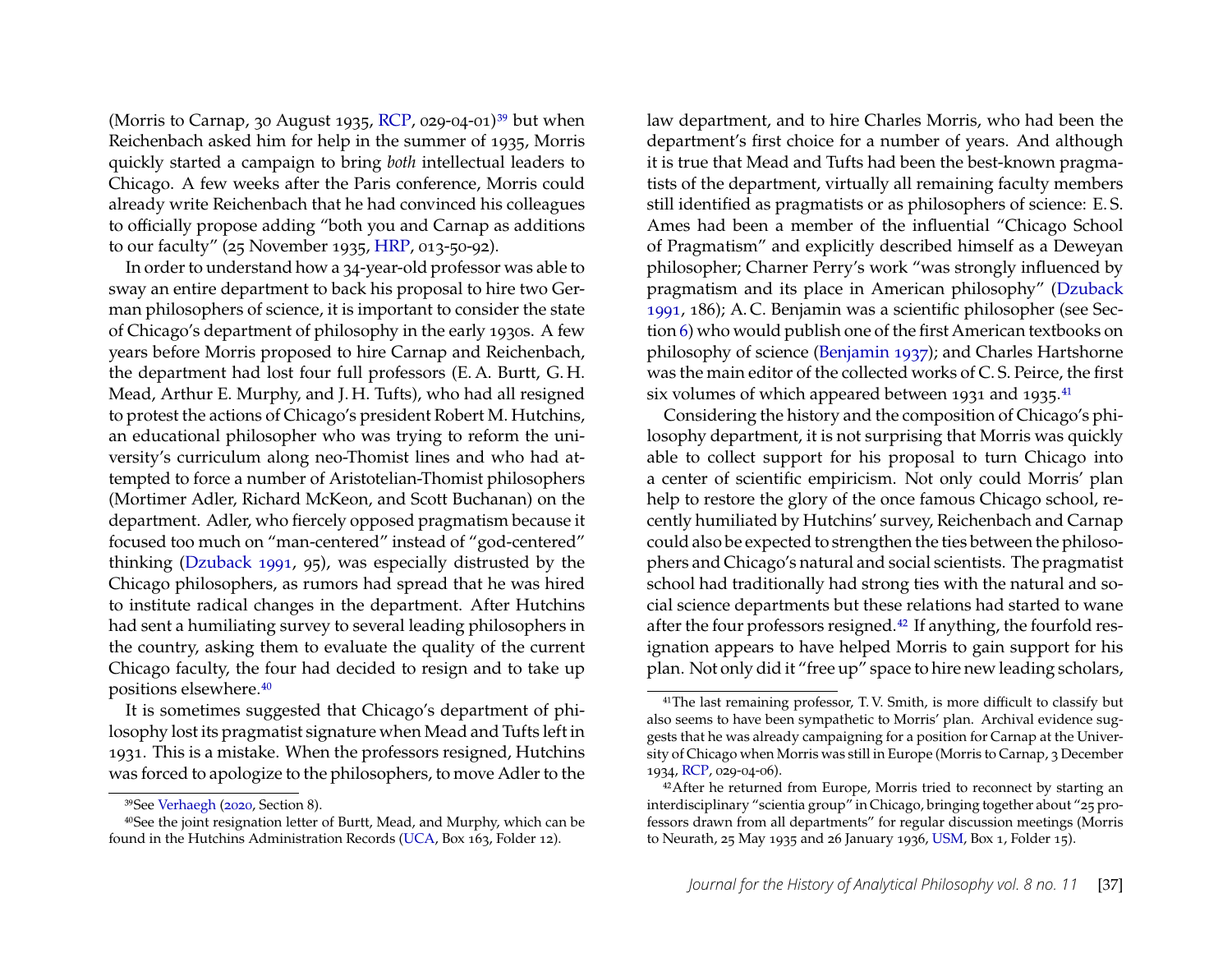"logical positivism" was also a movement that mostly excited the *new* generation of American philosophers (e.g., Benjamin, Blumberg, Goodman, Hook, Leonard, Nagel, Parry, Quine, and Weiss). As such, it is questionable whether Morris would have been able to gather as much support if the old guard had still run the department. Finally, the unusually flat hierarchical structure after 1931 likely accelerated Morris' standing within the department. When Ames, the last member of the "old" Chicago school, retired in the mid-1930s, the faculty selected Morris to replace him as head of department (Laing to Hutchins, 7 January 1935, [UCA,](#page-20-4) Box 163, Folder 13).

Unfortunately, however, Hutchins did not accept Morris' plan. Although the entire department backed the proposal, Hutchins refused to turn Chicago into a center for scientific philosophy. Not only did he ignore the department's request to appoint Morris as its new head—leaving the position empty between 1935 and 1940—he also blocked the latter's proposal to bring both Reichenbach and Carnap to Chicago. Hutchins was careful not to start a new revolt by allowing the department to make Carnap an offer (especially after the latter had made a very good impression during his three-month visiting professorship) but he refused to hire *two* scientific philosophers, allegedly on the ground that Reichenbach's work was more physics than philosophy (Morris to Reichenbach, 26 January 1936, [HRP,](#page-20-0) 013-50-89). In the end, even Morris' subsequent attempt to offer Reichenbach at least a one-year visiting professorship failed.

Morris had more "bad luck" in trying to arrange a position for Reichenbach. A few weeks before Carnap received an offer from the University of Chicago, he had also been offered a professorship at Princeton's Department of Philosophy, where he had presented a paper during his American lecture tour in the spring of 1936.[43](#page-15-1) When Morris learned about the Princeton offer, he immediately started a campaign to stimulate them to hire Reichenbach instead (Morris to Reichenbach, 31 March 1936, [HRP,](#page-20-0) 013-50-82). Morris and Carnap quickly discovered, however, that Princeton would never hire a "Jewish professor".<sup>[44](#page-15-2)</sup> And although Morris continued his campaign by recommending Reichenbach to a large number of other American universities,  $45$ Reichenbach was forced to stay in Istanbul, breaking his resolution to terminate his contract as soon as he was legally allowed to do so. In a letter to Morris, Reichenbach somberly concluded:

It is a great pity ... I know you did all you could ... What [depresses] me most is that it is antisemitism which excludes me now from the U.S.A.... This is now Hitler's success: instead of producing a general feeling of nauseousness, in civilized countries, against antisemitism, Hitler has succeeded in making antisemitism outside Germany even stronger than before. (9 July 1936, [HRP,](#page-20-0) 013-50-74)

# <span id="page-15-0"></span>**9.** *Experience and Prediction*

Reichenbach did not give up when he learned that he had to stay in Istanbul for the time being. On the contrary, he reinforced his attempts to find a position in the United States. In order to increase his chances on the American job market, Reichenbach started several new projects aimed at marketing his work on the other side of the Atlantic. He started publishing responses to American philosophers who had been engaging with his work on probability (e.g., [Reichenbach 1938a,](#page-23-1)[b](#page-23-18) on Nagel; [Reichenbach](#page-23-1) [1938a](#page-23-1)[,c](#page-23-19) on Everett Nelson), he started to write about the theories

<span id="page-15-2"></span><sup>44</sup>In a letter to Reichenbach, Carnap explained that Princeton university was "very antisemitic" and that the department did not contain "any non-Arians", partly as a response to the "almost exclusively Jewish Institute" of Advanced Study (12 June 1936, [HRP,](#page-20-0) 013-41-1). Reichenbach was not the only scientific philosopher to be affected by institutional antisemitism in the United States. Already in 1931, Feigl had reported about the "colossal" antisemitism in a letter to Schlick (5 April 1931, [MSP,](#page-20-3) 99/Fei-19).

<span id="page-15-3"></span><sup>45</sup>In the 1935-36 academic year alone, Morris also tried to get Reichenbach a position at the University of North Carolina, the University of Illinois, Northwestern University, the University of Wisconsin, and the University of Michigan (Reichenbach-Morris correspondence, [HRP,](#page-20-0) 013-50-[73-94]).

<span id="page-15-1"></span><sup>43</sup>See [Verhaegh](#page-23-0) [\(2020,](#page-23-0) Section 9).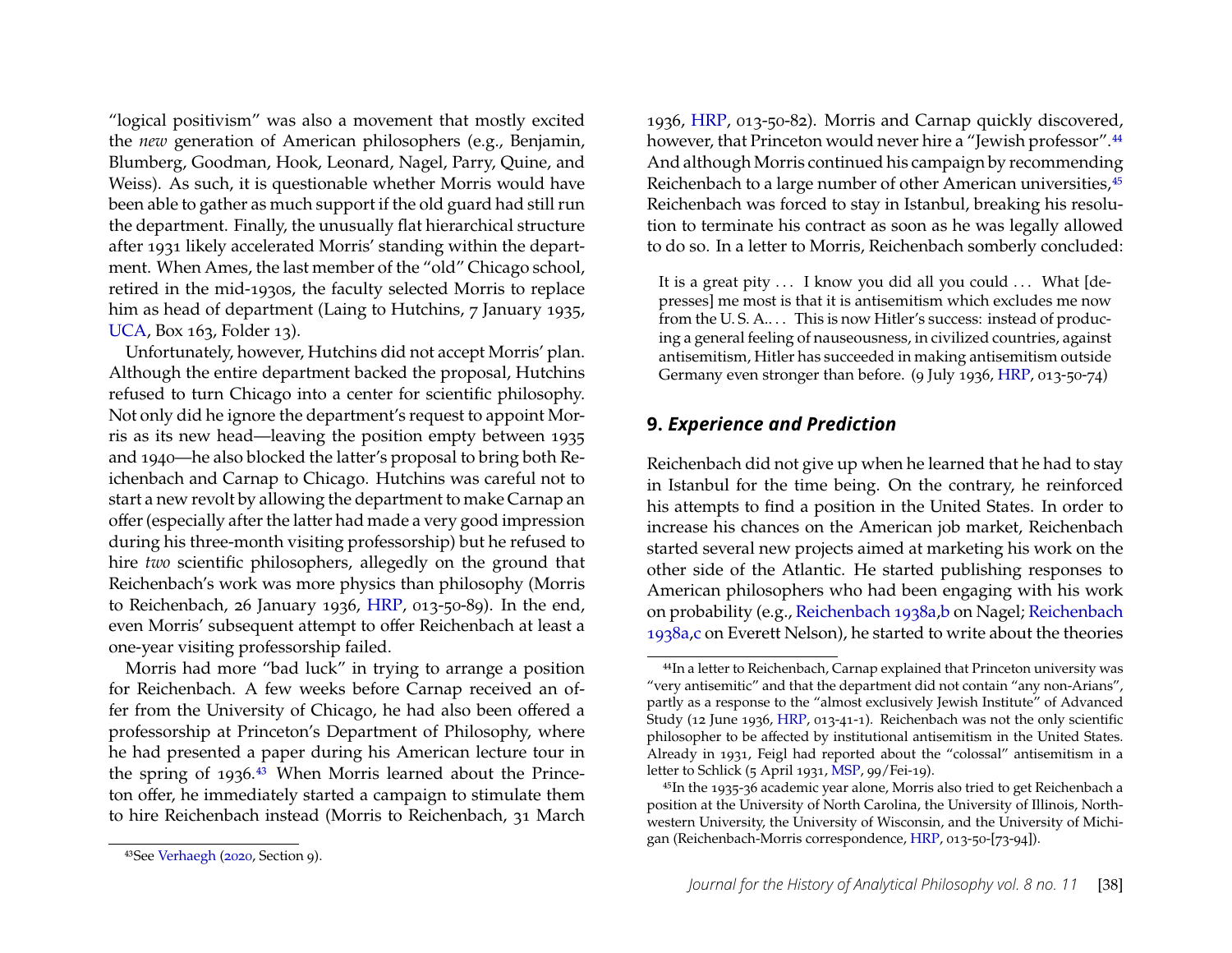of the major pragmatists (e.g., [Reichenbach 1939](#page-23-20) on Dewey's philosophy of science), and, most importantly, he completed his first English-language monograph, *Experience and Prediction*, in which he systematically presented his 'logistic empiricism' to the American philosophical community.[46](#page-16-0)

In *Experience and Prediction*, Reichenbach breaks with his earlier attempts to sell logistic empiricism as an approach rather than as a system of doctrines. Convinced that comprehensive philosophical systems receive more attention than piecemeal analyses of scientific theories, Reichenbach presents a wideranging overview of his ideas about meaning, truth, knowledge, perception, existence, induction, and the question of the external world, arguing that most of these traditional philosophical problems can be solved using his 'logistic theory of probability'.[47](#page-16-1) Reichenbach's aim to market his philosophy in the United States is also manifested in his efforts to directly engage with prominent American schools of thought. Whereas his first American publication (see Section [6\)](#page-8-0) was mostly an attempt to modify the U. S. reception of the *European* development of scientific philosophy, mentioning the pragmatists only in passing,<sup>[48](#page-16-2)</sup> *Experience and Prediction* explicitly includes "the American pragmatists and behaviorists" in the definition of "logistic empiricism" in the opening paragraph of the book [\(1938a,](#page-23-1) v). In addition to the "positivists", Reichenbach's main conversation partners throughout the book are the pragmatists and the behaviorists. In a letter to Hempel, written after he just finished the first draft of his book, Reichenbach even describes *Experience and Prediction* as an anti-positivist and pro-behaviorist work:

I have been very busy with the manuscript for a new book, which is now finally finished ... It is a general epistemological work, quite anti-positivist and pro-behaviorist, and it is meant to show the implication of the concept of probability for very general questions, such as the problem of the external world, where I think the positivists have done a lot of harm. (27 December 1936, [HRP,](#page-20-0) 013-46-08)

A final novelty in *Experience and Prediction* is the central role of Reichenbach's theory of meaning. Although Reichenbach had been strongly opposed to the idea that scientific philosophy is predominantly focused on questions about meaning,<sup>[49](#page-16-3)</sup> *Experience and Prediction* puts Reichenbach's theory of meaning center stage. Whereas positivists rely on a strictly verificationist theory, Reichenbach developed a "probability theory of meaning" consisting of the following two principles:

- (1) a proposition has meaning if it is possible to determine a weight, i.e., a degree of probability, for the proposition; and
- (2) two sentences have the same meaning if they obtain the same weight, or degree of probability, by every possible observation. [\(Reichenbach 1938a,](#page-23-1) 54)

Reichenbach's justification for the probability theory of meaning was mostly pragmatic: since large classes of sentences are

<span id="page-16-0"></span><sup>46</sup>Reichenbach had already started working on the book manuscript after his falling out with the Turkish administration (Reichenbach to Morris, 15 October 1935, [HRP,](#page-20-0) 013-50-94) but he sped up the process when Morris suggested that it would be very good for his job prospects if the book "could appear in English in 1936 or early in 1937" (Morris to Reichenbach, 19 May 1936, [HRP,](#page-20-0) 013-50-75).

<span id="page-16-1"></span><sup>&</sup>lt;sup>47</sup>In the preface of his book, Reichenbach justifies this shift toward a comprehensive philosophical system by arguing that he had to develop a satisfactory theory of probability before he could turn to "an application of these ideas to questions of a more general epistemological character" [\(1938a,](#page-23-1) vi).

<span id="page-16-2"></span><sup>48</sup>"We . . . invite empiricists and logisticians of all the world to share in our discussions. The first steps have already been taken through the establishment of relations between our group and Polish logisticians, French empiricists, American pragmatists, and some isolated philosophers scattered over the world" [\(Reichenbach 1936a,](#page-23-16) 160).

<span id="page-16-3"></span><sup>49</sup>After Reichenbach had read Nagel's "Impressions and Appraisals of Analytic Philosophy in Europe [\(1936a;](#page-22-23) [1936b\)](#page-22-24), for example, he had responded quite dismissively because Nagel had wrongfully suggested that scientific philosophers are mainly concerned with "abstract discussions about 'meaning' " (Reichenbach to Nagel, 15 February 1936, [HRP,](#page-20-0) 013-51-01).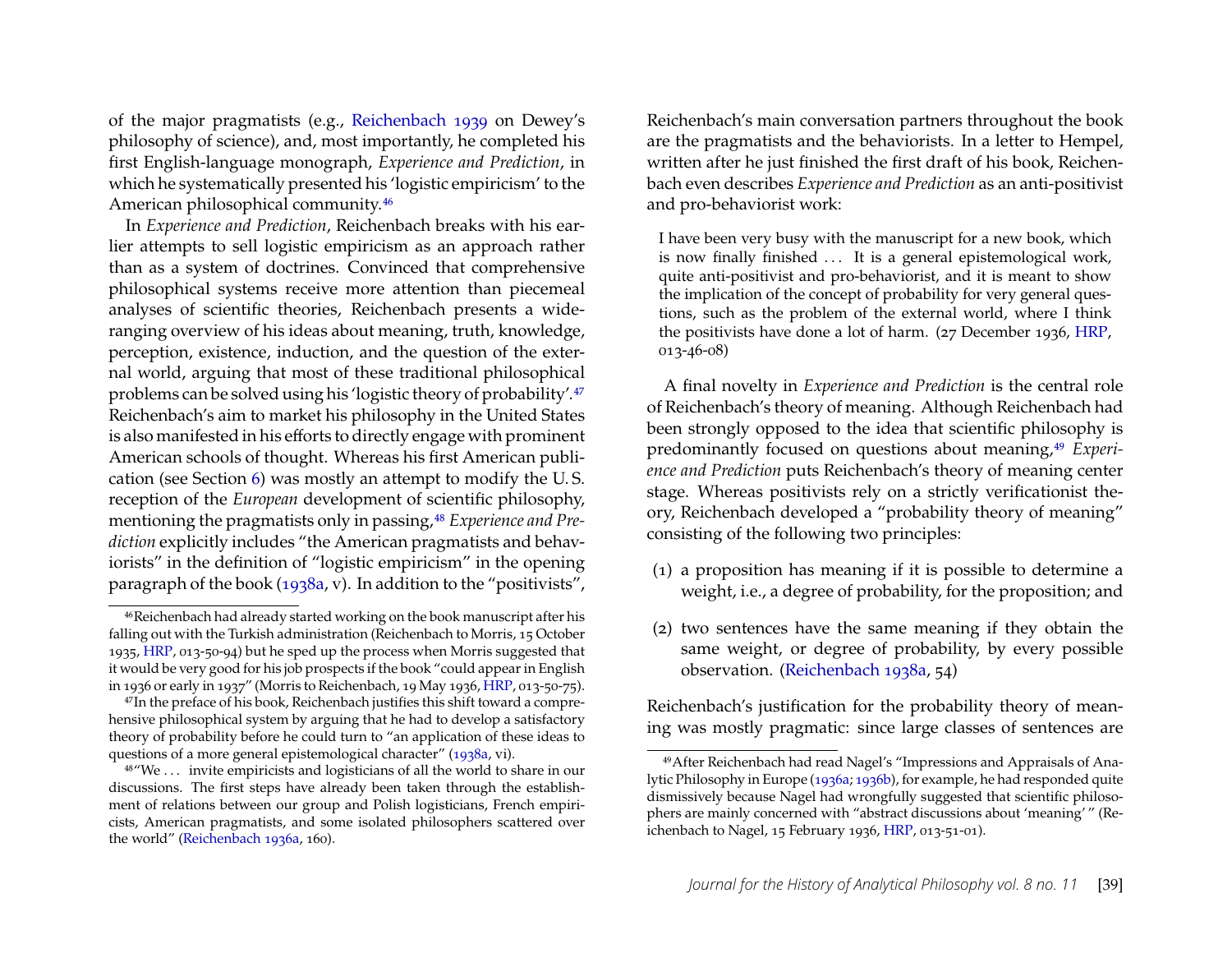not directly verifiable but can only be inferred with some probability from observation sentences, we have to choose between renouncing those sentences as meaningless and rejecting strict verifiability as a criterion of meaning. Naturally, Reichenbach picked the latter option: If we adopt the pragmatist view that "there is as much meaning in a proposition as can be utilized for action", the probability theory of meaning is clearly superior, showing that there is "a close relation of the probability theory of meaning to pragmatism" [\(Reichenbach 1938a,](#page-23-1) 79–80).

In later chapters, Reichenbach also questions positivism by extending his probability theory of meaning to *direct* sentences, arguing that neither physicalistic observation sentences [\(1938a,](#page-23-1) 87) nor immediate sense experiences [\(1938a,](#page-23-1) 188) can be directly verified. Whereas most philosophers and psychologists have been swayed by the argument that we cannot doubt the existence of our impressions, Reichenbach follows the pragmatists and certain behaviorists—he explicitly mentions [Dewey](#page-20-17) [\(1929\)](#page-20-17) and [Tol](#page-23-21)[man](#page-23-21) [\(1935\)](#page-23-21)—in resisting this "positivistic dogma" [\(1938a,](#page-23-1) 163). Not surprisingly, Reichenbach defends the view that impressions are *inferred* entities, arguing that we posit them to explain the difference between our dream world and the world we experience when we are awake. Propositions about impressions, too, have a probabilistic character, a conclusion that, Reichenbach argues, "has farreaching consequences" [\(1938a,](#page-23-1) 187):

This is the last blow against the positivistic theory, shaking even the last remnant of absolutism still left to it after the rejection of its wider pretensions ... There is no certainty at all remaining—all that we know can be maintained with probability only. There is no Archimedean point of absolute certainty left to which to attach our knowledge of the world; all we have is an elastic net of probability connections floating in open space. [\(Reichenbach 1938a,](#page-23-1) 192)

Reichenbach, in sum, ends up with an anti-foundationalist theory that, in some respects, is closely aligned with the views of Peirce, Dewey, and Lewis. In fact, some of Reichenbach's words seem to be chosen to echo the views of the pragmatists. Although Reichenbach does not explicitly draw the connection, his net metaphor and use of the phrase "Archimedean point" appear to be nods to Lewis, who had used the same metaphors in *Mind and the World Order*, one of the books that had initially sparked Reichenbach's interest in American anti-foundationalist philosophy about eight years earlier.[50](#page-17-1)

#### <span id="page-17-0"></span>**10. Coming to America**

*Experience and Prediction* appeared in February 1938. Naturally, it was Morris who had arranged a publishing contract for Reichenbach with the University of Chicago Press. In the end, however, Reichenbach would not need the book to find a position in the United States. For, in the months before its publication, he received a cablegram from Robert Gordon Sproul offering him a "professor appointment" at UCLA (14 November 1937, [HRP,](#page-20-0) 038-13-159). Reichenbach, who had been worried that he would have to prolong his contract with the University of Istanbul (Reichenbach to Morris, 22 October 1937, [HRP,](#page-20-0) 013-50-50), was tremendously relieved when he received the offer, which had again been arranged by Morris. The Chicago philosopher had been exploring the option via his former colleague Donald Piatt, who had recently become the chair of the UCLA philosophy department. In about the same period, Morris also helped Reichenbach and Carnap move *Erkenntnis* to the United States when "influential groups" in Germany started to exert "strong pressure . . . to discontinue the journal because of the number of Jewish collaborators" (Carnap to Conklin, 12 December 1937, [USM,](#page-20-2) Box 1, Folder 4). In collaboration with the Dutch publisher Van Stockum & Zoon, Chicago University Press rebranded the venue as *The Journal of Unified Science*, a title Reichenbach grudgingly accepted as he had preferred the name "Journal of Logistic

<span id="page-17-1"></span><sup>50</sup>This is not to say though that Reichenbach fully agreed with Lewis' theory. See footnote [15.](#page-5-2)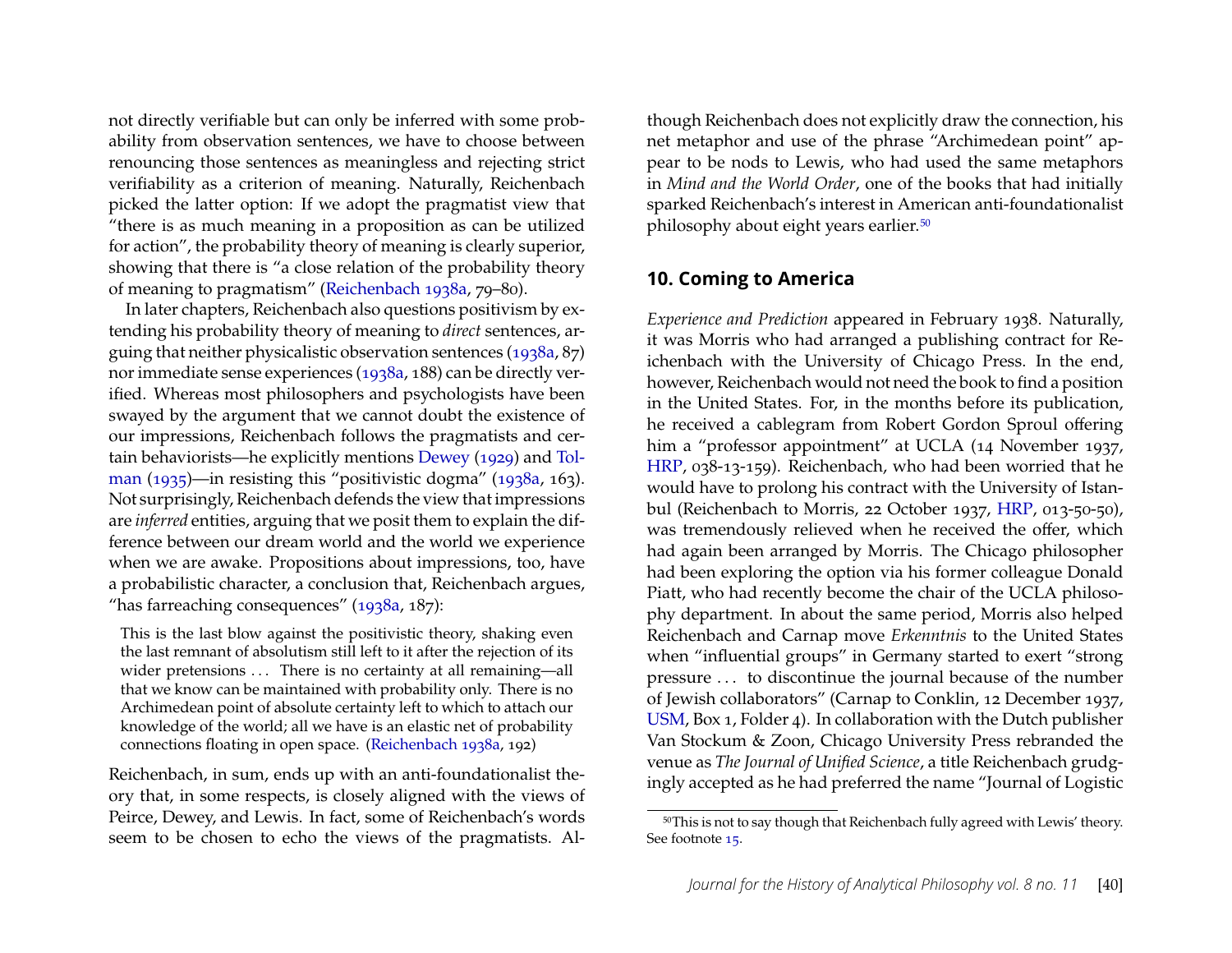Empiricism" (Reichenbach to Morris, 1 December 1937, [HRP,](#page-20-0) 013-50-47).

Now both [Reichenbach](#page-23-16) [\(1936a,](#page-23-16) [1938a\)](#page-23-1) and [Carnap](#page-20-18) [\(1936,](#page-20-18) [1937\)](#page-20-19) had abandoned the label "logical positivism", many scientific philosophers started to follow suit, describing themselves as "logical empiricists" from the late 1930s onwards.<sup>[51](#page-18-0)</sup> And although this new, broadly shared label suggests a strong sense of unity, there have always been two competing stories about the differences between "logical positivism" and "logical empiricism". Some suggest that "logical empiricism" grew out of Carnap's (and Neurath's) left wing Vienna Circle, culminating in Carnap's "Testability and Meaning", <sup>[52](#page-18-1)</sup> whereas others suggest that "logical empiricism" explicitly refers to a tradition that had started in Berlin, where Reichenbach and his group developed the view as an alternative to the Viennese positivists.<sup>[53](#page-18-2)</sup> In this two-part paper, however, I have argued that we cannot understand the meaning of either label without taking into account the attempts of the Vienna Circle and the Berlin Group to influence the American reception of scientific philosophy. The term "logical positivism" was invented by Blumberg and Feigl to promote the views of the "new movement in European philosophy"

across the Atlantic, whereas "Testability and Meaning", "Logistic Empiricism in Germany", and *Experience and Prediction* where attempts to revise the American response to logical positivism: Carnap wanted to show that his views were not as strict as especially Lewis had made them out to be, whereas Reichenbach aimed to draw attention to the role his Berlin Group had played in the development of scientific philosophy.

Carnap's and Reichenbach's publications were not only attempts to influence the American reception of logical positivism, however. First and foremost, they wrote these works in order increase their chances of finding positions in the United States. Both philosophers had developed an interest in moving to the U. S. in the early 1930s and became increasingly desperate to emigrate after the political developments of 1933. Despite their status among scientific philosophers as well as their rising fame in the United States, however, both Carnap and Reichenbach experienced great difficulties in finding a position in a country that was (1) crippled by the effects of the great depression, (2) at least in some places vehemently opposed to the positivists' antimetaphysical rhetoric, and (3) at least to some extent plagued by institutional antisemitism. It is only because of the organized and sustained efforts of a large number of American sympathizers (most notably Morris and Quine, but I have also discussed the contributions of i.e., Allen, Curtis, Feigl, Henderson, Hook, Lewis, Nagel, Perry, Weiss, and Whitehead) that both philosophers were ultimately able to find positions in the United States.

All in all, this two-part paper has aimed to show that it is a mistake to view Carnap's and Reichenbach's emigration as the starting point of scientific philosophy in the United States. There was (1) much American attention for logical positivism before Carnap and Reichenbach crossed the Atlantic and (2) European scientific philosophers had showed a keen interest in the work of both established (e.g., Bridgman, Dewey, Huntington, and Lewis) and young (e.g., Morris, Nagel, Parry, and Quine) American philosophers of science since the early 1930s. When

<span id="page-18-0"></span><sup>51</sup>The term "logical positivism" remained widely popular *outside* the inner circle of scientific philosophers, likely fueled by the increasing number of text books and critical analyses that kept using the label (e.g., [Ayer 1936;](#page-20-20) [Weinberg](#page-24-5) [1936;](#page-24-5) [Werkmeister 1937\)](#page-24-6).

<span id="page-18-1"></span><sup>52</sup>Indeed, Neurath had coined the term "logical empiricism" in a 1931 article, four years before Reichenbach wrote "Logistic Empiricism in Germany" [\(Neurath 1931,](#page-22-25) 52). In addition, Carnap and Neurath had debated whether or not to adopt the term "logischen empirismus' in the summer of 1935, probably in response to Morris' 1934 proposal to adopt the term "scientific empiricism" (Carnap-Neurath correspondence, July 1935, [RCP,](#page-20-1) 029-09-[15-36]). See also [Uebel](#page-23-17) [\(2013,](#page-23-17) section 5).

<span id="page-18-2"></span><sup>53</sup>See, e.g., [Salmon](#page-23-22) [\(1999,](#page-23-22) 33): "To say that we live in a post-positivist age has been a cliché for decades, often uttered by those who have no understanding of the difference between the logical positivism of the Vienna Circle and logical empiricism, which originated in Berlin and completely superseded positivism in the second half of the twentieth century".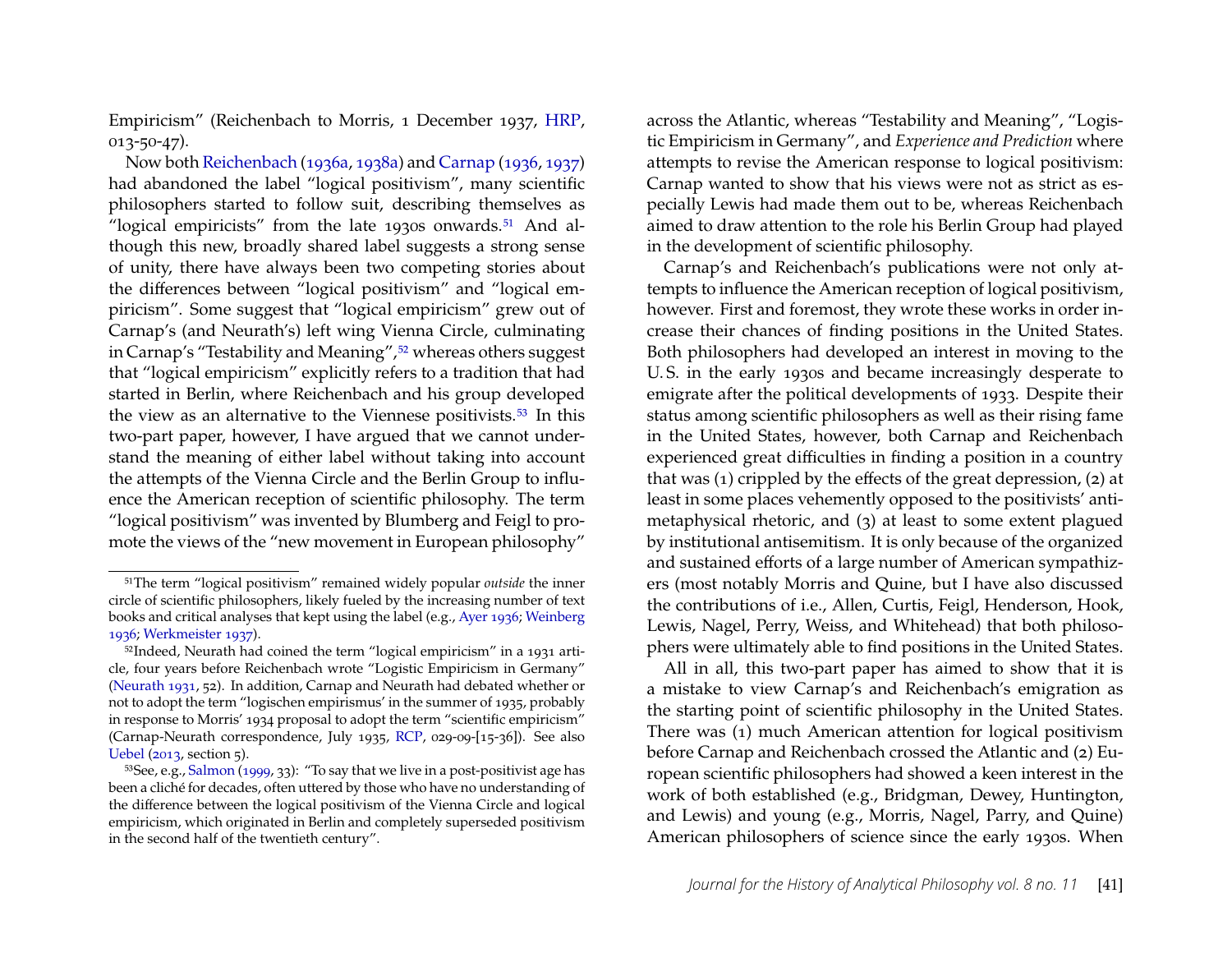Carnap and Reichenbach gave their first lectures on American soil, in other words, there was already a substantive community of scientific philosophers in the United States—a community, moreover, that was actively pushing for a more modest variant of scientific philosophy. Although logical empiricism originated in Berlin, Prague, Vienna, and Istanbul, in sum, we can better understand its subsequent development if we take into account the substantive Euro-American interactions in the years before Carnap and Reichenbach left Europe.

#### **Acknowledgements**

I would like to thank Fons Dewulf, Christian Feldbacher-Escamilla, Benjamin Marschall, Adam Tamas Tuboly, the Pittsburgh Center for Philosophy of Science reading group, various anonymous referees, and audiences at the 2020 APA Central Division Meeting in Chicago and the Pittsburgh Center for Philosophy of Science for their valuable comments and feedback. In addition, I would like to thank Christian Feldbacher-Escamilla for his help with translating archival material and the staff at Pittsburgh's Archives of Scientific Philosophy, the University of Minnesota Archives, the Harvard University Archives, Harvard's Baker Library, Harvard's Houghton Library, Haarlem's Noord-Hollands Archief, and the University of Chicago Archives for their help with my research and their permission to cite material from their collections. This research is funded by The Netherlands Organisation for Scientific Research (grant 275–20–064) and a visiting fellowship from the Pittsburgh Center for Philosophy of Science. Correspondence concerning this paper should be addressed to Tilburg University, Department of Philosophy, Warandelaan 2, 5037AB, Tilburg, The Netherlands or to A.A.verhaegh@tilburguniversity.edu.

> **Sander Verhaegh** Tilburg University A. A. Verhaegh@tilburguniversity.edu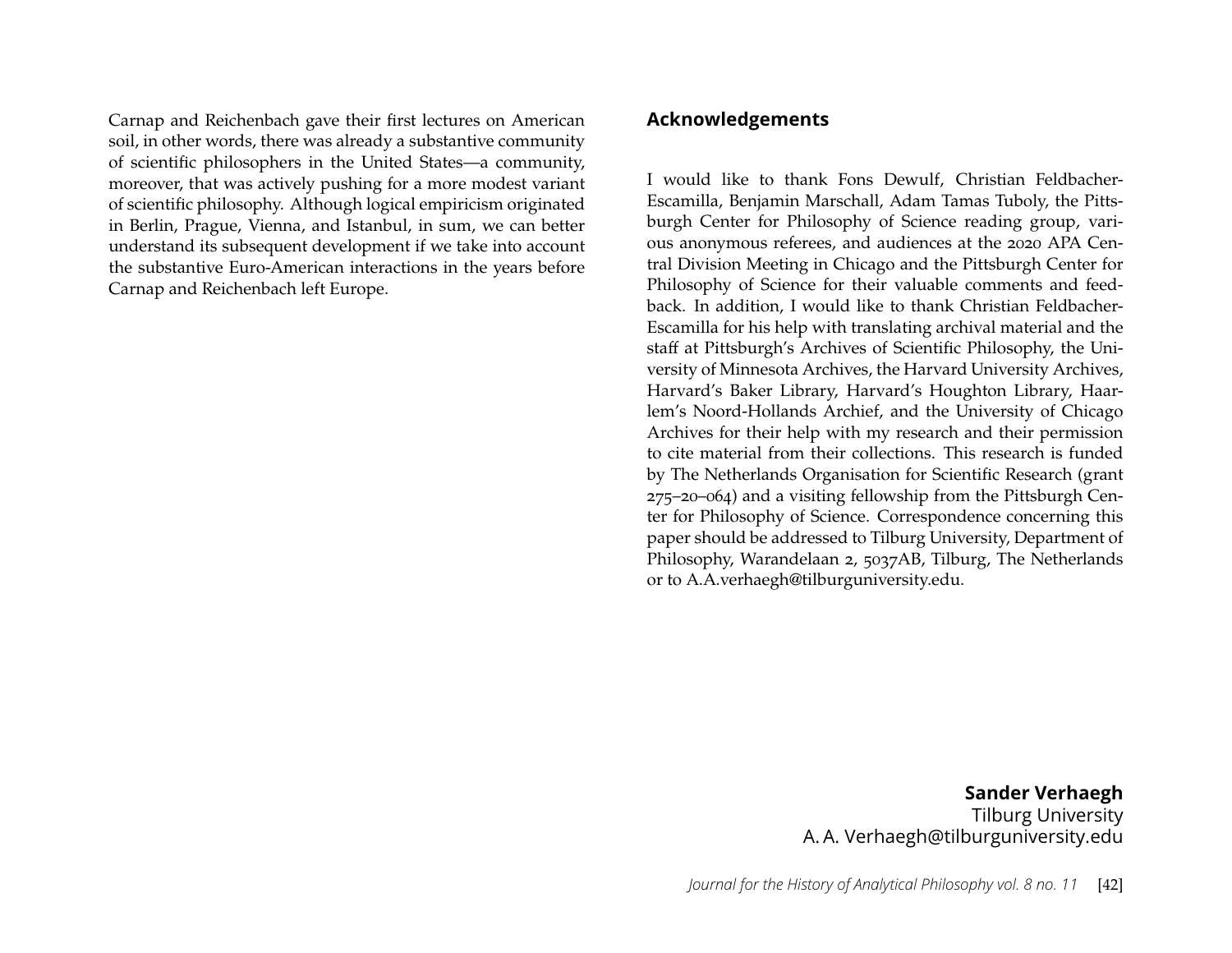#### **Archival Sources**

- <span id="page-20-0"></span>Hans Reichenbach Papers. Archives of Scientific Philosophy, Hillman Library, University of Pittsburgh.
- <span id="page-20-3"></span>Moritz Schlick Papers. Wiener Kreis Archiv, Noord-Hollands Archief, Haarlem.
- <span id="page-20-1"></span>Rudolf Carnap Papers. Archives of Scientific Philosophy. Hillman Library, University of Pittsburgh.
- <span id="page-20-4"></span>The University of Chicago Press Records. Special Collections Research Center, University of Chicago Library.
- <span id="page-20-2"></span>Unity of Science Movement Records. Special Collections Research Center, University of Chicago Library.
- University of Chicago Office of the President. Hutchins Administration Records 1892-1951, Special Collections Research Center, University of Chicago Library.

# **References**

- <span id="page-20-8"></span>Atkinson, David and Jeanne Peijnenburg, 2016. *Fading Foundations: Probability and the Regress Problem*. Cham: Springer.
- <span id="page-20-20"></span>Ayer, A. J., 1936. *Language, Truth and Logic*. London: Gollancz.
- <span id="page-20-11"></span>Benjamin, A. C., 1936. "The Operational Definition of Suppositional Symbols." In *Actes du Congrès International de Philosophie Scientifique*, pp. 8–16. Paris: Hermann.
- <span id="page-20-16"></span>, 1937. *An Introduction to the Philosophy of Science*. New York: MacMillan.
- <span id="page-20-14"></span>Black, M., 1934. "The Principle of Verifiability." *Analysis* 2(1/2): 1–6.
- <span id="page-20-13"></span>Blumberg, Albert E., 1935. "The Nature of Philosophic Analysis." *Philosophy of Science* 1(2): 1–8.
- <span id="page-20-12"></span>Blumberg, Albert E. and Herbert Feigl, 1931. "Logical Positivism: A New Movement in European Philosophy." *The Journal of Philosophy* 28(11): 281–96.
- <span id="page-20-6"></span>Carmichael, Robert, 1912. *The Theory of Relativity*. New York: Wiley.
- <span id="page-20-18"></span>Carnap, Rudolf, 1936. "Testability and Meaning." *Philosophy of Science* 3(4): 419–71.
- <span id="page-20-19"></span>, 1937. "Testability and Meaning—Continued." *Philosophy of Science* 4(1): 1–40.
- <span id="page-20-7"></span>, 1963. "Intellectual Autobiography." In *The Philosophy of Rudolf Carnap. Library of Living Philosophers. Volume 11*, edited by Paul A. Schilpp, pp. 1–84. La Salle: Open Court.
- <span id="page-20-9"></span>Carnap, Rudolf, Edgar Zilsel, Hans Reichenbach, Walter Dubislav, Ludwig von Mises, Otto Neurath and Kurt Grelling, 1930. "Diskussion über Wahrscheinlichkeit." *Erkenntnis* 1:  $260 - 85$ .
- <span id="page-20-10"></span>Carus, A. W., 2007. *Carnap and Twentieth-Century Thought: Explication as Enlightenment*. Cambridge: Cambridge University Press.
- <span id="page-20-5"></span>Cassirer, Ernst, 1921. *Zur Einsteinschen Relativitätstheorie*. Berlin: Bruno Cassirer.
- <span id="page-20-17"></span>Dewey, John, 1929. *The Quest for Certainty*. New York: Minton, Balch & Company.
- <span id="page-20-15"></span>, 1934. "Meaning, Assertion and Proposal." *Philosophy of Science* 1(2): 237–38.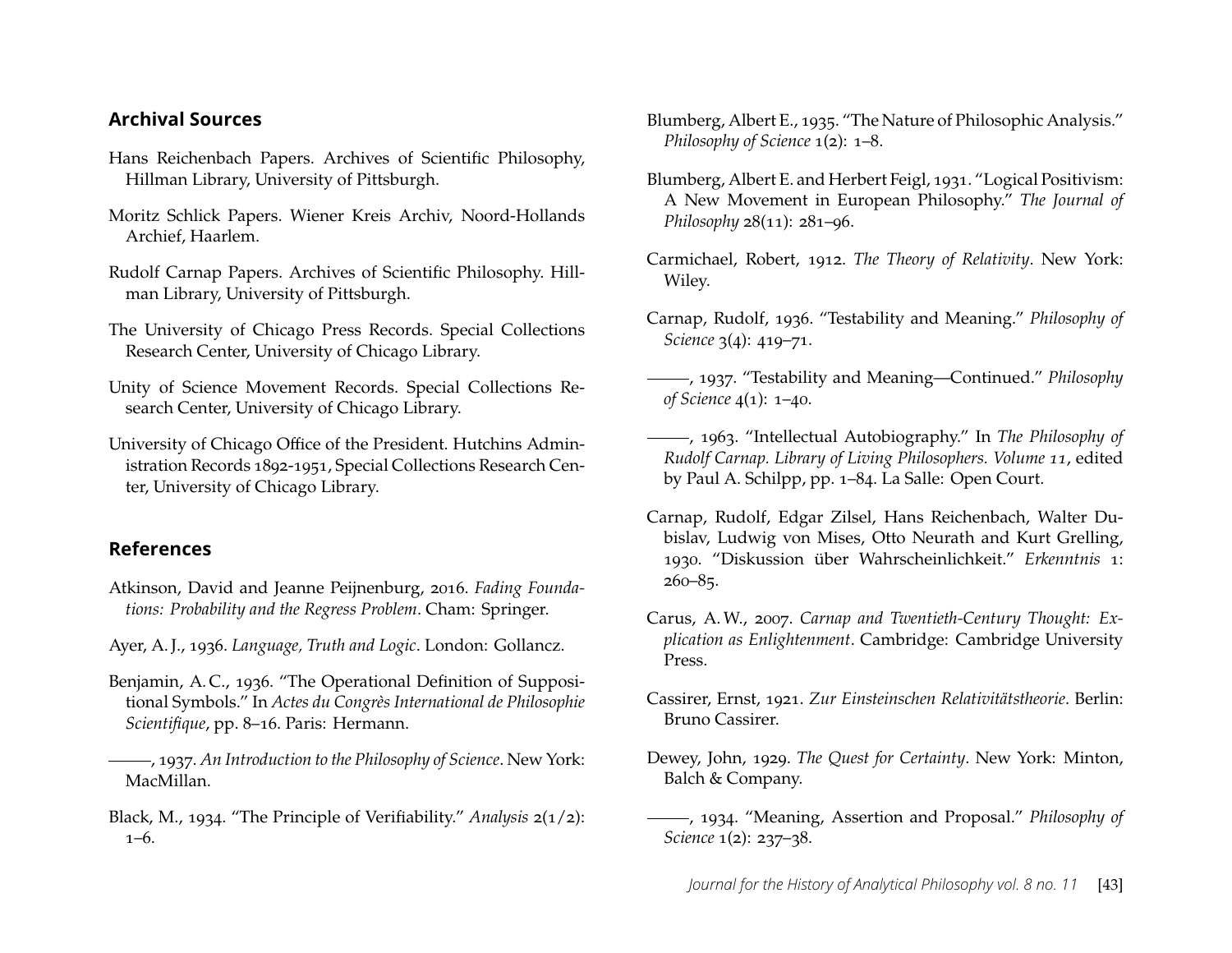- <span id="page-21-13"></span>Dewulf, Fons, 2020. "The Place of Historiography in the Network of Logical Empiricism." *Intellectual History Review* 30(2): 321– 45.
- <span id="page-21-22"></span>Dzuback, Mary Ann, 1991. *Robert M. Hutchins: Portrait of an Educator*. Chicago: University of Chicago Press.
- <span id="page-21-0"></span>Eddington, Arthur S., 1918. *Report on the Relativity Theory of Gravitation*. London: Physical Society of London.
- <span id="page-21-20"></span>Feigl, Herbert, 1934. "Logical Analysis of the Psychophysical Problem." *Philosophy of Science* 1(4): 420–45.
- <span id="page-21-19"></span>Gamertsfelder, W. S., 1933. "Current Skepticism of Metaphysics." *The Monist* 43(1): 105–18.
- <span id="page-21-17"></span>Ginsburg, E. B., 1932. "On the Logical Positivism of the Viennese Circle." *The Journal of Philosophy* 29(5): 121–29.
- <span id="page-21-1"></span>Glymour, Clark and Frederick Eberhardt, 2016. Hans Reichenbach. The Stanford Encyclopedia of Philosophy, [https://](https://plato.stanford.edu/entries/reichenbach/) [plato.stanford.edu/entries/reichenbach/](https://plato.stanford.edu/entries/reichenbach/).
- <span id="page-21-14"></span>Grüttner, Michael and Sven Kinas, 2007. "Die Vertreibung von Wissenschaftlern aus den deutschen Universitäten 1933-1945." *Vierteljahrshefte für Zeitgeschichte* 55(1): 123–86.
- <span id="page-21-12"></span>Hahn, Hans, Otto Neurath and Rudolf Carnap, 1929. "Wissenschaftliche Weltauffassung: Der Wiener Kreis." In *Empiricism and Sociology*, 1983, edited by M. Neurath and Robert S. Cohen, pp. 299–318.
- <span id="page-21-4"></span>Hecht, H. and D. Hoffmann, 1982. "Die Berufung Hans Reichenbachs an die Berliner Universität." *Deutsche Zeitschrift für Philosophie* 30: 651–62.
- <span id="page-21-3"></span>Hook, Sidney, 1930. "A Personal Impression of Contemporary German Philosophy." *The Journal of Philosophy* 27(6): 141–60.
- <span id="page-21-9"></span>-, 1978. "Memories of Hans Reichenbach, 1928 and Later." In [Reichenbach and Cohen](#page-23-23) [\(1978\)](#page-23-23), pp. 32–35.
- <span id="page-21-16"></span>Irzik, Gürol, 2011. "Hans Reichenbach in Istanbul." *Synthese* 181: 157–80.
- <span id="page-21-5"></span>Langer, S. K., 1930. "Review: Philosophie der Raum-Zeit-Lehre by Hans Reichenbach." *The Journal of Philosophy* 27(22): 609–11.
- <span id="page-21-6"></span>Knight, Helen, 1929. "Philosophy in Germany." *Journal of Philosophical Studies* 4(15): 387–93.
- <span id="page-21-7"></span>, 1930. "Philosophy in Germany." *Journal of Philosophical Studies* 5(17): 105–12.
- <span id="page-21-15"></span>Lenard, Philipp, 1936. *Deutsche Physik. Four Volumes*. Munich: Lehmanns.
- <span id="page-21-11"></span>Lewis, C. I., 1929. *Mind and the World-Order*. New York: Charles Scribner's Sons.
- <span id="page-21-18"></span>, 1934. "Experience and Meaning." *The Philosophical Review* 43(2): 125–46.
- <span id="page-21-2"></span>Malament, David B., 2019. "Editorial Notes on Carnap's "On the Dependence of Properties of Space on those of Time"." In *The Collected Works of Rudolf Carnap. Volume I: Early Writings*, edited by A.W. Carus, Michael Friedman, Wolfgang Kienzler, Alan W. Richardson and Sven Schlotter, pp. 328–38. Oxford: Oxford University Press.
- <span id="page-21-8"></span>Margenau, Henry, 1931. "Causality and Modern Physics." *The Monist* 41(1): 1–36.
- <span id="page-21-10"></span>Milkov, Nikolay and Volker Peckhaus, eds., 2013. *The Berlin Group and the Philosophy of Logical Empiricism*. Dordrecht: Springer.
- <span id="page-21-21"></span>Morris, Charles W., 1934. "Pragmatism and Metaphysics." *The Philosophical Review* 43(6): 549–64.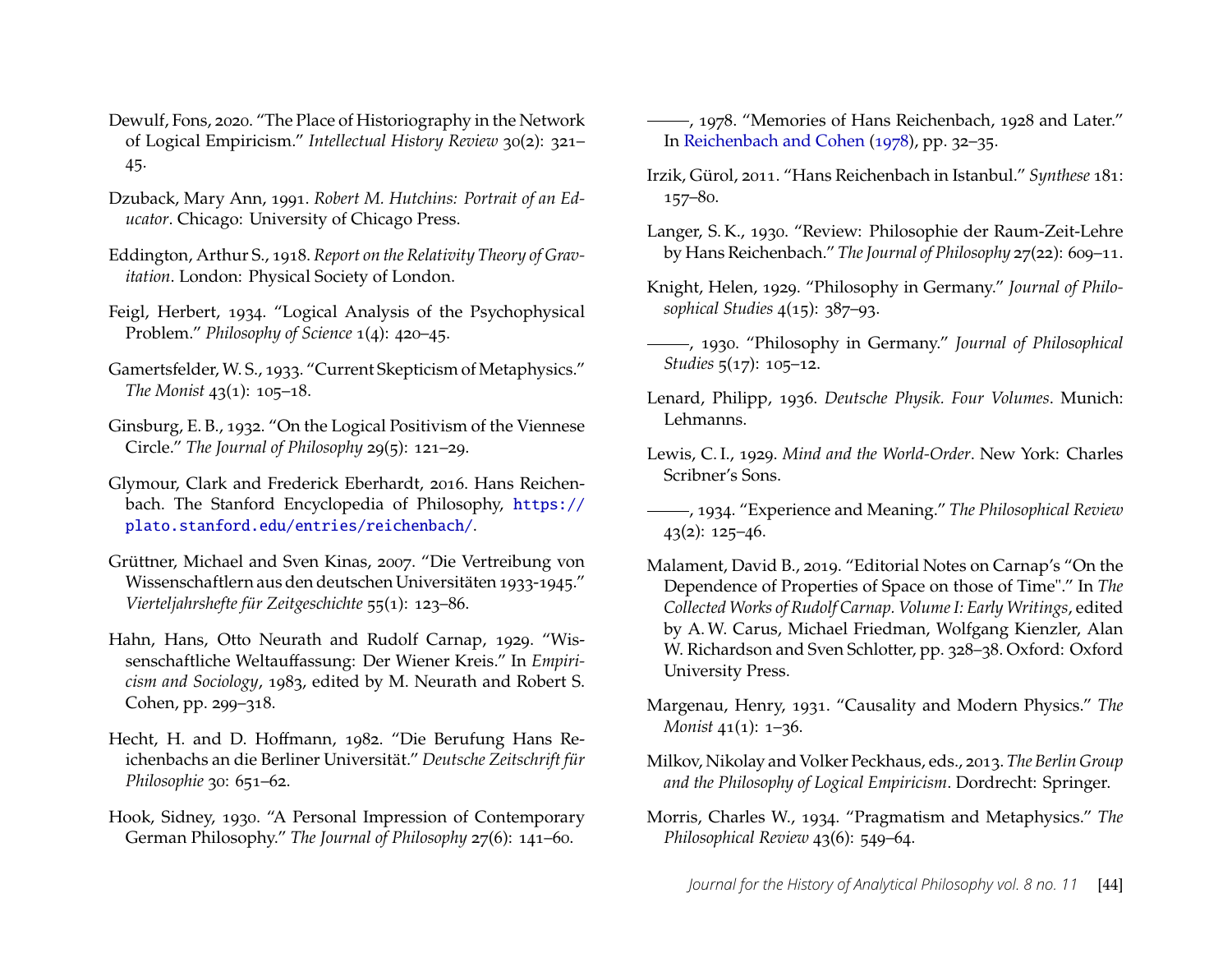<span id="page-22-16"></span>, 1935a. "The Relation of the Formal and Empirical Sciences within Scientific Empiricism." *Erkenntnis* 5: 6–16.

- <span id="page-22-17"></span>, 1935b. "Philosophy of Science and Science of Philosophy." *Philosophy of Science* 2(3): 271–86.
- <span id="page-22-6"></span>Nagel, Ernest, 1929. "Nature and Convention." *The Journal of Philosophy* 26(7): 169–82.
- <span id="page-22-12"></span>, 1931. "Measurement." *Erkenntnis* 2: 313–35.
- <span id="page-22-11"></span>, 1933. "The Frequency Theory of Probability." *The Journal of Philosophy* 30(20): 533–54.
- <span id="page-22-20"></span>, 1934a. "Verifiability, Truth, and Verification." *The Journal of Philosophy* 31(6): 141–48.
- <span id="page-22-3"></span>(1934b. "The Eighth International Congress of Philosophy." *The Journal of Philosophy* 32(22): 589–601.
- <span id="page-22-18"></span>, 1935. "The Logic of Reduction in the Sciences." *Erkenntnis* 5: 46–52.
- <span id="page-22-23"></span>, 1936a. "Impressions and Appraisals of Analytic Philosophy in Europe. I." *The Journal of Philosophy* 33(1): 5–24.
- <span id="page-22-24"></span>, 1936b. "Impressions and Appraisals of Analytic Philosophy in Europe. II." *The Journal of Philosophy* 33(2): 29–53.
- <span id="page-22-10"></span>-, 1978. "Recollections of Hans Reichenbach." In [Reichen](#page-23-23)[bach and Cohen](#page-23-23) [\(1978\)](#page-23-23), pp. 42–45.
- <span id="page-22-25"></span>Neurath, Otto, 1931. "Physikalismus." *Scientia* 50: 297–303.
- <span id="page-22-5"></span>Northrop, F. S. C., 1931. "Review of Philosophie der Raum-Zeit-Lehre by Hans Reichenbach." *The Philosophical Review* 40(3):  $281 - 85$ .
- <span id="page-22-14"></span>Padovani, Flavia, 2010. "Statistical or Dynamical Lawfulness? Reichenbach and Schlick on the Laws of Nature." In *Moritz Schlick: Ursprünge und Entwicklungen seines Denkens*, edited by Fynn Ole Engler and Iven Mathias, pp. 225–55. Berlin: Parerga Verlag.
- <span id="page-22-19"></span>Pratt, J. B., 1934. "Logical Positivism and Professor Lewis." *The Journal of Philosophy* 31(26): 701–10.
- <span id="page-22-0"></span>Reichenbach, Hans, 1920.*Relativitätstheorie und Erkenntnis apriori*. Berlin: Springer.
- <span id="page-22-1"></span>, 1924. *Axiomatik der relativistischen Raum-Zeit-Lehre*. Braunschweig: Vieweg.
- <span id="page-22-4"></span>, 1928. *Philosophie der Raum-Zeit-Lehre*. Berlin: de Gruyter.
- <span id="page-22-15"></span>, 1930a. "Zur Einführung." *Erkenntnis* 1: 1–3.
- <span id="page-22-2"></span>, 1930b. "Kausalität und Wahrscheinlichkeit." *Erkenntnis* 1: 158–88.
- <span id="page-22-9"></span>, 1930c. *Atom und Kosmos*. Berlin: Deutsche Buch-Gemeinsch.
- <span id="page-22-7"></span>, 1931a. "The Errors of Sir Arthur Eddington: A Defence." *Philosophy* 6(23): 398–99.
- <span id="page-22-8"></span>, 1931b. "Sir Arthur Eddington's Theories." *Philosophy* 6(24): 525–26.
- <span id="page-22-13"></span>, 1931c. "Die Kausalproblem in der Physik." *Die Naturwissenschaften* 19(34): 713–22.
- <span id="page-22-21"></span>, 1933. "Review of Der logische Aufbau der Welt by Rudolf Carnap." *Kantstudien* 38: 199–201.
- <span id="page-22-22"></span>, 1935a. "Über Induktion und Wahrscheinlichkeit." *Erkenntnis* 5: 267–84.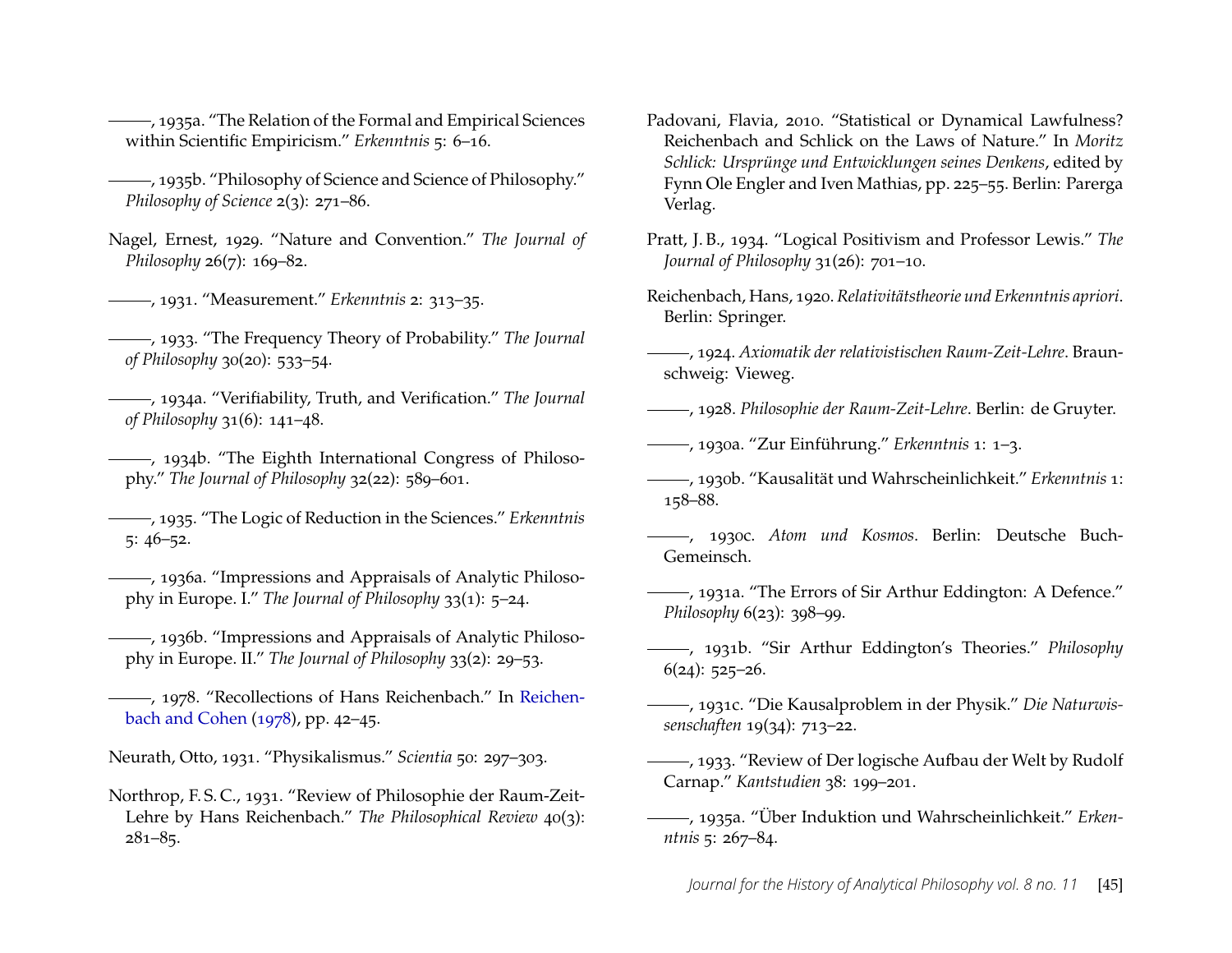<span id="page-23-7"></span>, 1935b. *Wahrscheinlichkeitslehre*. Leyden: Sijthoff.

- <span id="page-23-16"></span>, 1936a. "Logistic Empiricism in Germany and the Present State of Its Problems." *Journal of Philosophy* 33: 141–60.
- <span id="page-23-15"></span>, 1936b. "Induction and Probability." *Philosophy of Science* 3: 124–26.
- <span id="page-23-1"></span>, 1938a. *Experience and Prediction*. Chicago: University of Chicago Press.
- <span id="page-23-18"></span>, 1938b. "On Probability and Induction." *Philosophy of Science* 5(1): 21–45.
- <span id="page-23-19"></span>, 1938c. "Reply to Everett J. Nelson's Criticism." *The Journal of Philosophy* 35(5): 127–30.
- <span id="page-23-20"></span>, 1939. "Dewey's Theory of Science." In *The Philosophy of John Dewey*, edited by Paul A. Schilpp, pp. 159–92. Evanston: Open Court.
- <span id="page-23-8"></span>, 1949. *The Theory of Probability. An Inquiry into the Logical and Mathematical Foundations of the Calculus of Probability*. translated by E. H. Hutten and M. Reichenbach. Berkeley-Los Angeles: University of California Press.
- <span id="page-23-6"></span>, 1956. *The Direction of Times*. Berkeley-Los Angeles: University of California Press.
- <span id="page-23-23"></span>Reichenbach, M. and Robert S. Cohen, eds., 1978. *Hans Reichenbach: Selected Writings 1909-1953. Volume I*. Dordrecht: Reidel.
- <span id="page-23-9"></span>Rescher, Nicholas, 2006. "The Berlin School of Logical Empiricism and its Legacy." *Erkenntnis* 64: 281–304.
- <span id="page-23-5"></span>Robb, A. A., 1914. *A Theory of Time and Space*. Cambridge: Cambridge University Press.
- <span id="page-23-3"></span>Ryckman, Thomas, 2005. *The Reign of Relativity: Philosophy in Physics 1915-1925*. Oxford: Oxford University Press.
- <span id="page-23-22"></span>Salmon, Wesley C., 1999. "The Spirit of Logical Empiricism. Carl G. Hempel's Role in Twentieth-Century Philosophy of Science." *Philosophy of Science* 66(3): 333–50.
- <span id="page-23-14"></span>Schilpp, Paul A., 1935. "Is 'Standpoint Philosophy' Possible?" *The Philosophical Review* 44(3): 227–53.
- <span id="page-23-2"></span>Schlick, Moritz, 1917. *Raum und Zeit in der gegenwärtigen Physik*. Berlin: Springer.
- <span id="page-23-11"></span>, 1931. "Die Kausalität in der gegenwärtigen Physik." *Die Naturwissenschaften* 19(7): 145–62.
- <span id="page-23-12"></span>Stadler, Friedrich, 2011. "The Road to Experience and Prediction from Within: Hans Reichenbach's Scientific Correspondence from Berlin to Istanbul." *Erkenntnis* 181: 137–55.
- <span id="page-23-21"></span>Tolman, E. C., 1935. "Psychology versus Immediate Experience." *Philosophy of Science* 2(3): 356–80.
- <span id="page-23-4"></span>Tolman, R. C., 1917. *The Theory of Relativity of Motion*. Berkeley: University of California Press.
- <span id="page-23-13"></span>Traiger, Saul, 1984. "The Hans Reichenbach Correspondence— An Overview." *Philosophy Research Archives* 10: 501–10.
- <span id="page-23-17"></span>Uebel, Thomas, 2013. ""Logical Positivism"—"Logical Empiricism": What's in a Name." *Perspectives on Science* 21(1): 58–99.
- <span id="page-23-0"></span>Verhaegh, Sander, 2020. "Coming to America: Carnap, Reichenbach and the Great Intellectual Migration. Part I: Rudolf Carnap" *Journal for the History of Analytical Philosophy* 8(11): 1–23.
- <span id="page-23-10"></span>forthcoming. "Nagel's Philosophical Development". In *Ernest Nagel: Between Naturalist Pragmatism and Logical Empiricism*, edited by Matthias Neuber and Adam T .Tuboly. New York: Springer.